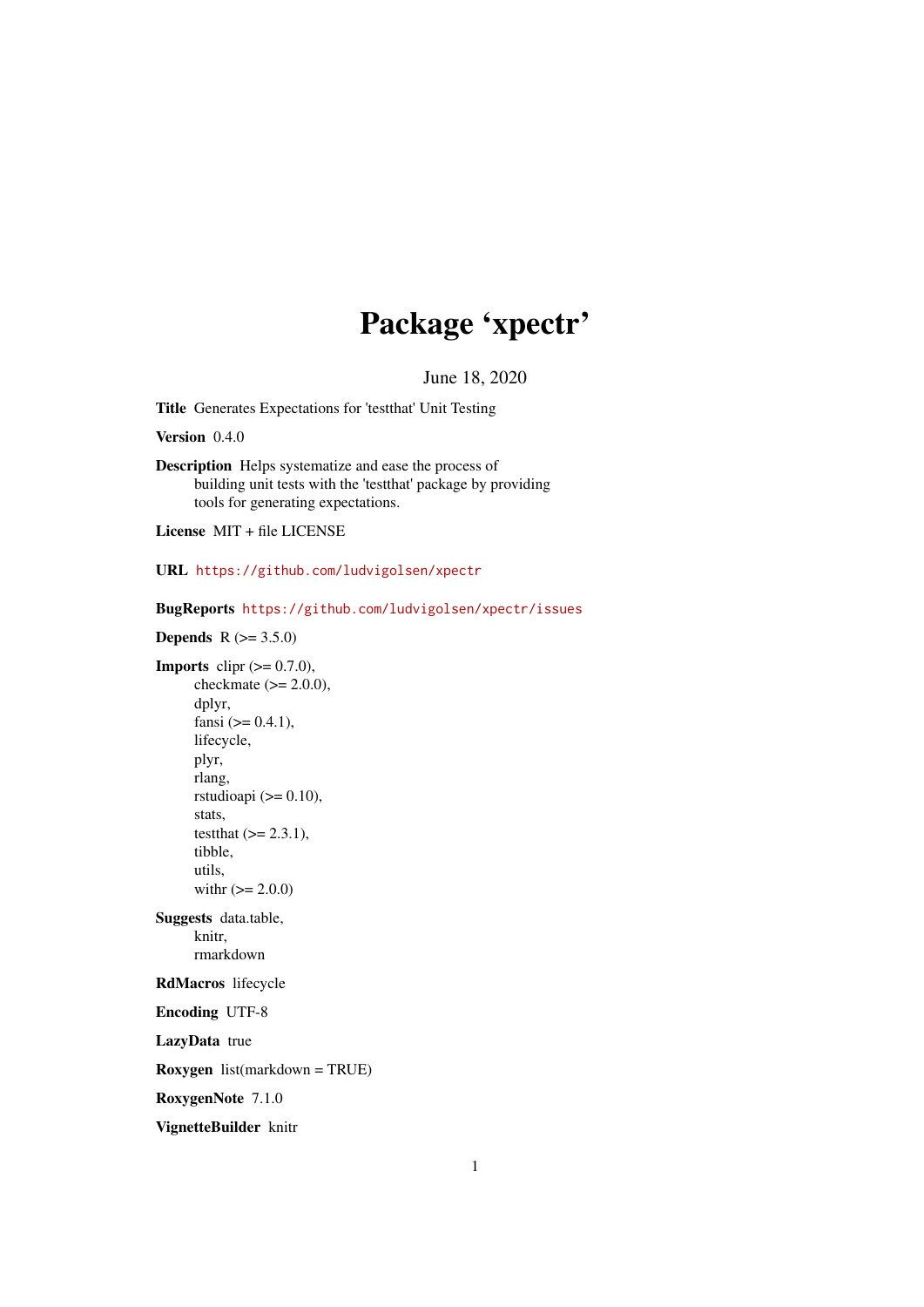## <span id="page-1-0"></span>R topics documented:

|       | $\overline{9}$ |
|-------|----------------|
|       |                |
|       |                |
|       |                |
|       |                |
|       |                |
|       |                |
|       |                |
|       |                |
|       |                |
|       |                |
|       |                |
|       |                |
|       |                |
|       |                |
|       |                |
|       |                |
|       |                |
| Index | 32             |
|       |                |

<span id="page-1-1"></span>assertCollectionAddin *Inserts code for a checkmate assert collection*

## Description

## Experimental

RStudio Addin: Inserts code for initializing and reporting a [checkmate assert collection](#page-0-0). See `Details` for how to set a key command.

## Usage

```
assertCollectionAddin(add_comments = TRUE, insert = TRUE, indentation = NULL)
```
## Arguments

| add_comments | Whether to add comments around. (Logical)                                                                 |
|--------------|-----------------------------------------------------------------------------------------------------------|
|              | This makes it easy for a user to create their own addin without the comments.                             |
| insert       | Whether to insert the code via $rstudioapi::insertText()$ or return it. (Log-<br>ical)                    |
|              | <b>N.B.</b> Mainly intended for testing the addin programmatically.                                       |
| indentation  | Indentation of the code. (Numeric)<br><b>N.B.</b> Mainly intended for testing the addin programmatically. |
|              |                                                                                                           |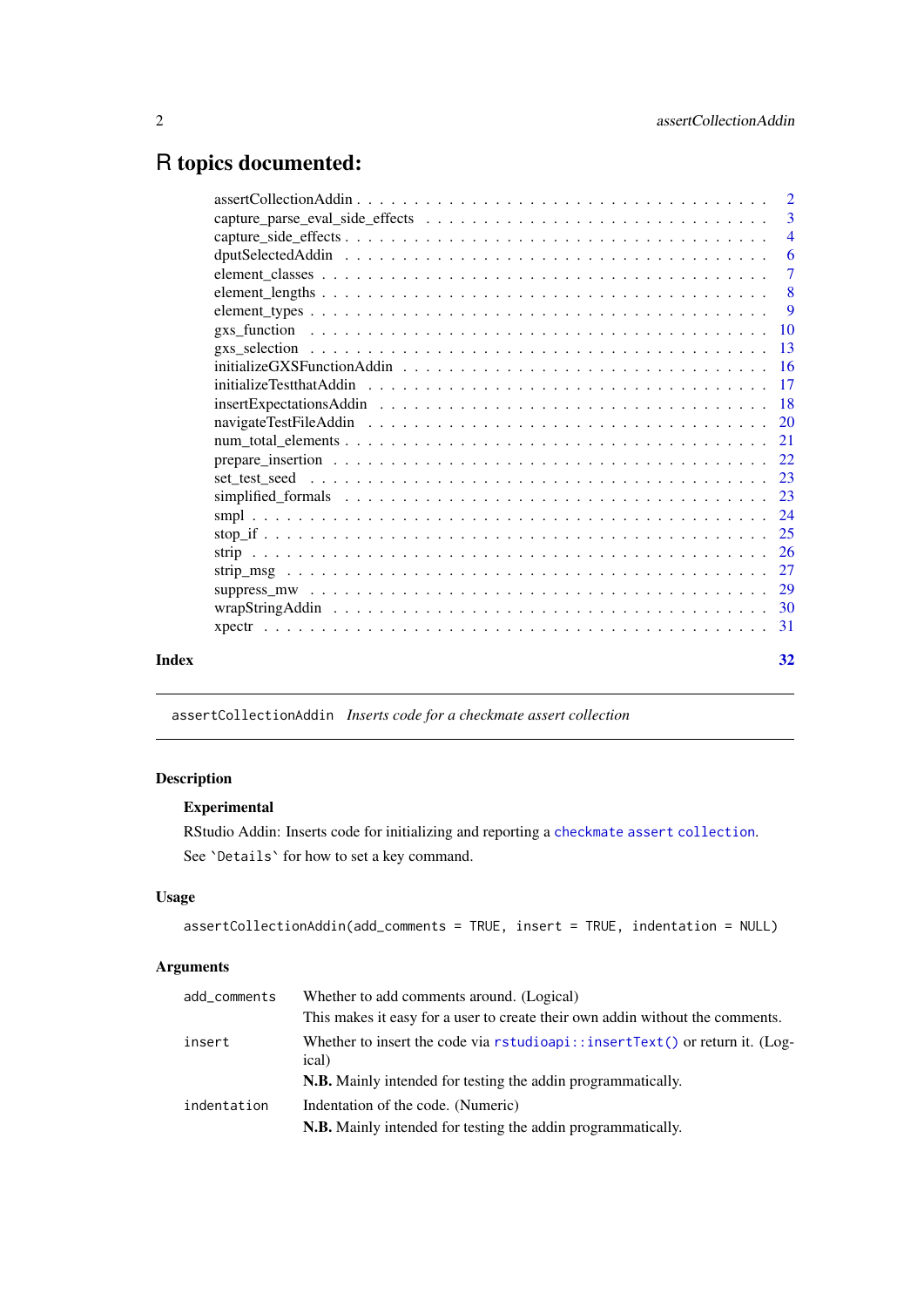#### <span id="page-2-0"></span>Details

## How to set up a key command in RStudio:

After installing the package. Go to: Tools >> Addins >> Browse Addins >> Keyboard Shortcuts. Find "Insert checkmate AssertCollection Code" and press its field under Shortcut. Press desired key command, e.g. Alt+C. Press Apply. Press Execute.

## Value

Inserts the following (excluding the  $---$ ):

----

# Check arguments ####

assert\_collection <-checkmate::makeAssertCollection()

# checkmate::assert\_ ,add = assert\_collection)

checkmate::reportAssertions(assert\_collection)

# End of argument checks ####

----

Returns NULL invisibly.

#### Author(s)

Ludvig Renbo Olsen, <r-pkgs@ludvigolsen.dk>

#### See Also

Other addins: [dputSelectedAddin\(](#page-5-1)), [initializeGXSFunctionAddin\(](#page-15-1)), [initializeTestthatAddin\(](#page-16-1)), [insertExpectationsAddin\(](#page-17-1)), [navigateTestFileAddin\(](#page-19-1)), [wrapStringAddin\(](#page-29-1))

<span id="page-2-1"></span>capture\_parse\_eval\_side\_effects *Capture side effects from parse eval*

#### Description

Wraps string in [capture\\_side\\_effects\(\)](#page-0-0) before parsing and evaluating it. The side effects (error, warnings, messages) are returned in a list.

When capturing an error, no other side effects are captured.

#### Usage

```
capture_parse_eval_side_effects(
  string,
  envir = NULL,copy\_env = FALSE,
  reset_seed = FALSE,
  disable_crayon = TRUE
)
```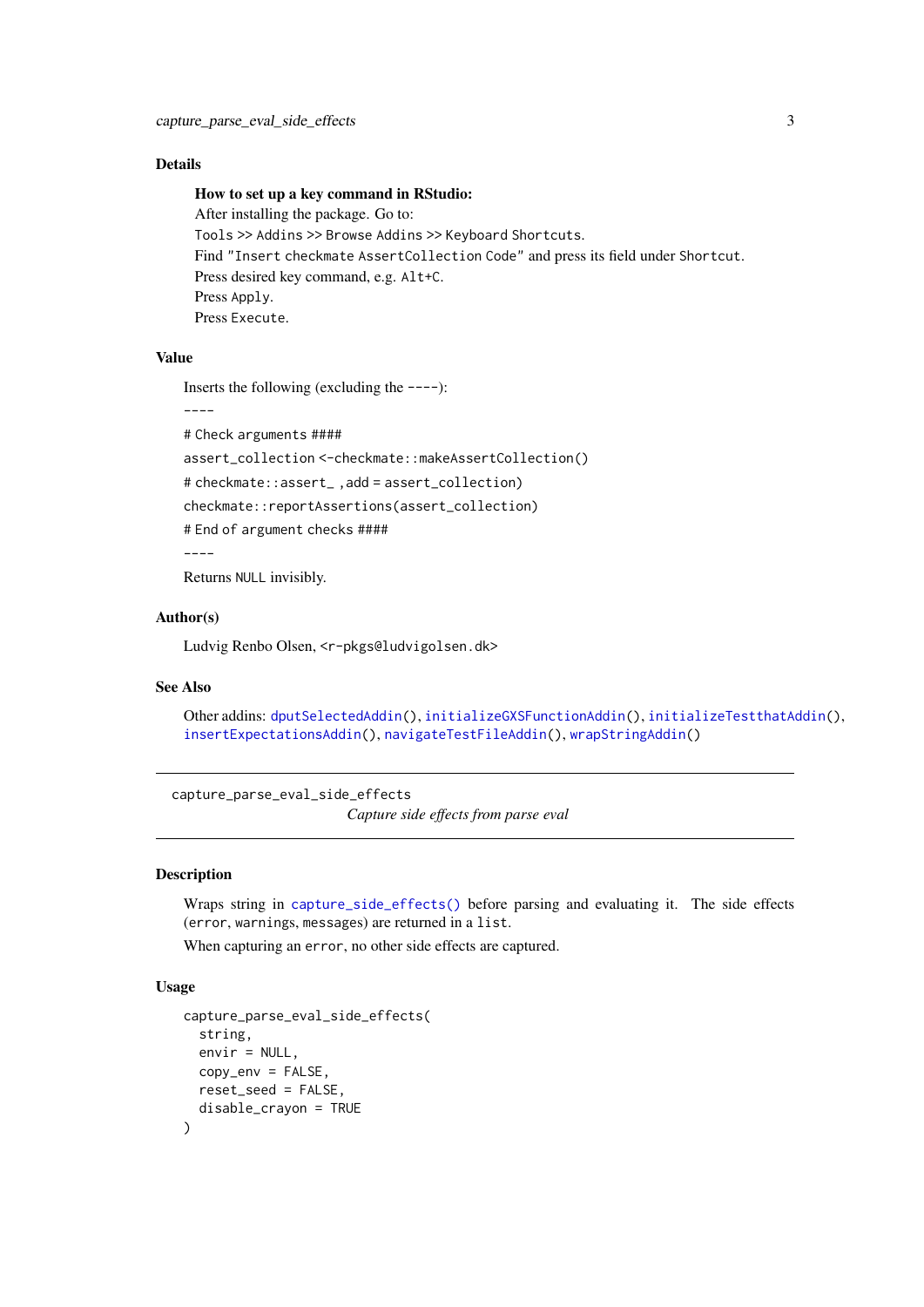## <span id="page-3-0"></span>Arguments

| string     | String of code that can be parsed and evaluated in envir.                                                                                                             |  |
|------------|-----------------------------------------------------------------------------------------------------------------------------------------------------------------------|--|
| envir      | Environment to evaluate in. Defaults to parent. frame().                                                                                                              |  |
| copy_env   | Whether to use deep copies of the environment when capturing side effects.<br>(Logical)                                                                               |  |
|            | Disabled by default to save memory but is often preferable to enable, e.g. when<br>the function alters non-local variables before throwing its error/warning/message. |  |
| reset_seed | Whether to reset the random state on exit. (Logical)                                                                                                                  |  |
|            | disable_crayon Whether to disable crayon formatting. This can remove ANSI characters from<br>the messages. (Logical)                                                  |  |

## Value

named list with the side effects.

## Author(s)

Ludvig Renbo Olsen, <r-pkgs@ludvigolsen.dk>

#### See Also

Other capturers: [capture\\_side\\_effects\(](#page-3-1))

#### Examples

# Attach package library(xpectr)

```
capture_parse_eval_side_effects("stop('hi!')")
capture_parse_eval_side_effects("warning('hi!')")
capture_parse_eval_side_effects("message('hi!')")
```
<span id="page-3-1"></span>capture\_side\_effects *Capture side effects*

## Description

Captures errors, warnings, and messages from an expression.

In case of an error, no other side effects are captured.

Simple wrapper for testthat's [capture\\_error\(\)](#page-0-0), [capture\\_warnings\(\)](#page-0-0) and [capture\\_messages\(\)](#page-0-0).

Note: Evaluates expr up to three times.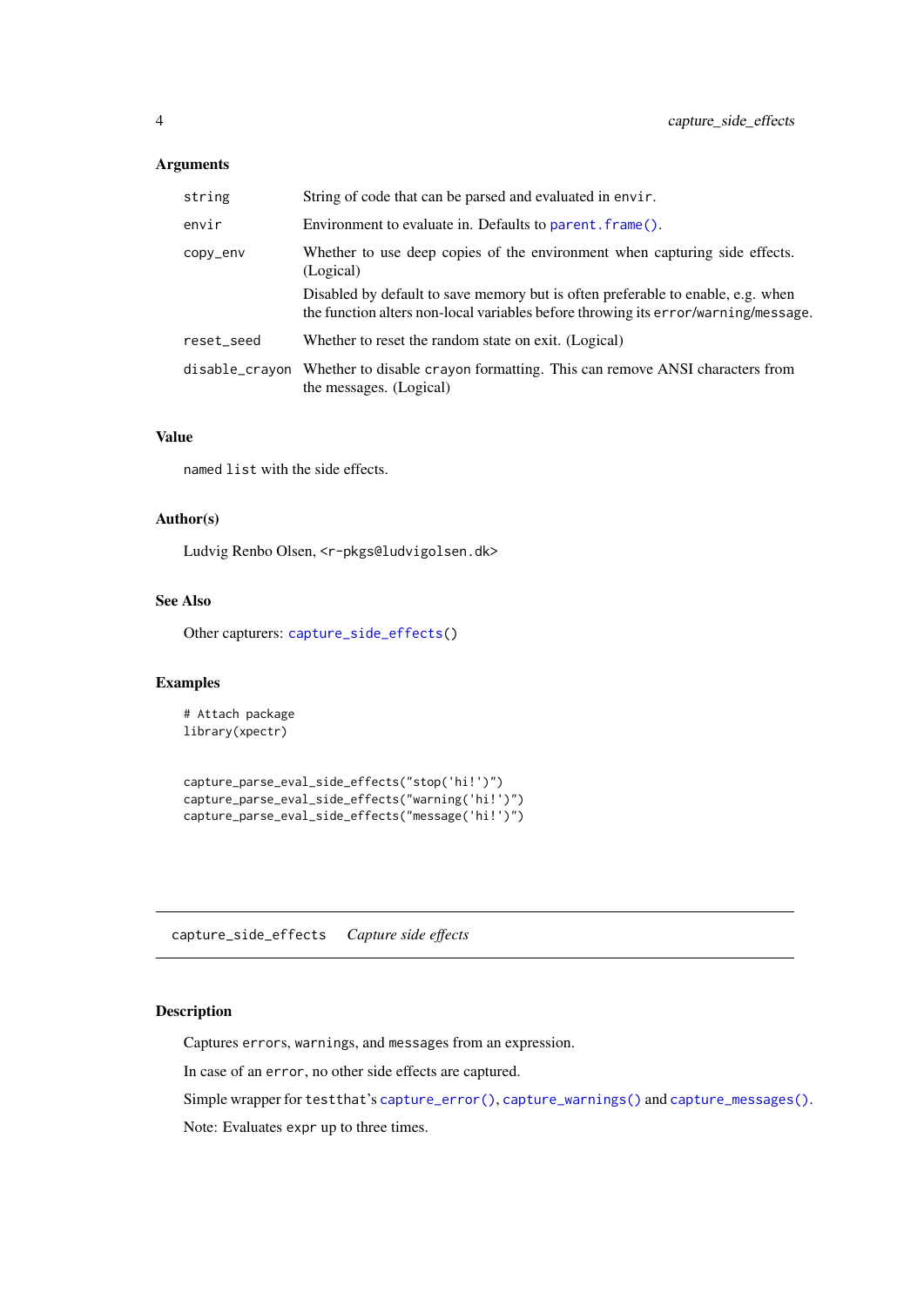## <span id="page-4-0"></span>capture\_side\_effects 5

## Usage

```
capture_side_effects(
  expr,
  envir = NULL,
  copy_env = FALSE,
  reset_seed = FALSE,
  disable_crayon = TRUE
\lambda
```
## Arguments

| expr           | Expression.                                                                                                                                                                                                                                                      |  |
|----------------|------------------------------------------------------------------------------------------------------------------------------------------------------------------------------------------------------------------------------------------------------------------|--|
| envir          | Environment to evaluate in. Defaults to parent, frame().                                                                                                                                                                                                         |  |
| copy_env       | Whether to use deep copies of the environment when capturing side effects.<br>(Logical)<br>Disabled by default to save memory but is often preferable to enable, e.g. when<br>the function alters non-local variables before throwing its error/warning/message. |  |
| reset_seed     | Whether to reset the random state on exit. (Logical)                                                                                                                                                                                                             |  |
| disable_crayon | Whether to disable crayon formatting. This can remove ANSI characters from<br>the messages. (Logical)                                                                                                                                                            |  |

## Value

named list with the side effects.

#### Author(s)

Ludvig Renbo Olsen, <r-pkgs@ludvigolsen.dk>

## See Also

Other capturers: [capture\\_parse\\_eval\\_side\\_effects\(](#page-2-1))

```
# Attach packages
library(xpectr)
fn \leq function(raise = FALSE){
  message("Hi! I'm Kevin, your favorite message!")
  warning("G'Day Mam! I'm a warning to the world!")
  message("Kevin is ma name! Yesss!")
  warning("Hopefully the whole world will see me :o")
  if (isTRUE(raise)){
    stop("Lord Evil Error has arrived! Yeehaaa")
  }
  "the output"
}
capture side effects(fn())
capture_side_effects(fn(raise = TRUE))
capture_side_effects(fn(raise = TRUE), copy_env = TRUE)
```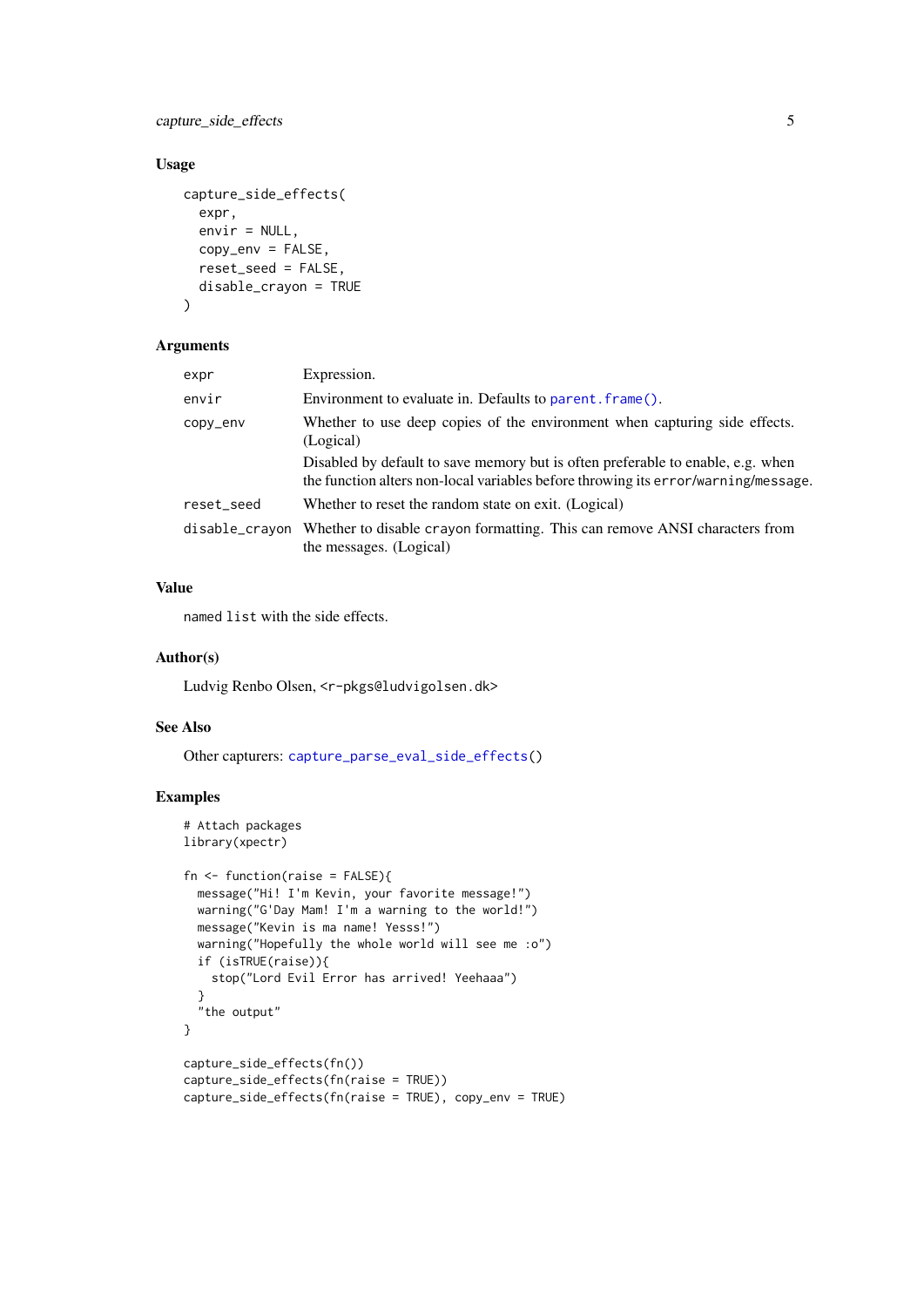<span id="page-5-1"></span><span id="page-5-0"></span>dputSelectedAddin *Replaces selected code with its dput() output*

#### Description

## Experimental

RStudio Addin: Runs [dput\(\)](#page-0-0) on the selected code and inserts it instead of the selection. See `Details` for how to set a key command.

#### Usage

```
dputSelectedAddin(selection = NULL, insert = TRUE, indentation = 0)
```
#### Arguments

| selection   | String of code. (Character)                                                                  |  |
|-------------|----------------------------------------------------------------------------------------------|--|
|             | E.g. "stop('This gives an expect_error test')".                                              |  |
|             | <b>N.B.</b> Mainly intended for testing the addin programmatically.                          |  |
| insert      | Whether to insert the expectations via rstudioapi::insertText() or return<br>them. (Logical) |  |
|             | <b>N.B.</b> Mainly intended for testing the addin programmatically.                          |  |
| indentation | Indentation of the selection. (Numeric)                                                      |  |
|             | <b>N.B.</b> Mainly intended for testing the addin programmatically.                          |  |

#### Details

How: Parses and evaluates the selected code string, applies  $\frac{dput}{dx}$  and inserts the output instead of the selection.

## How to set up a key command in RStudio:

After installing the package. Go to: Tools >> Addins >> Browse Addins >> Keyboard Shortcuts. Find "dput() Selected" and press its field under Shortcut. Press desired key command, e.g. Alt+D. Press Apply. Press Execute.

## Value

Inserts the output of running [dput\(\)](#page-0-0) on the selected code. Does not return anything.

#### Author(s)

Ludvig Renbo Olsen, <r-pkgs@ludvigolsen.dk>

#### See Also

```
Other addins: assertCollectionAddin(), initializeGXSFunctionAddin(), initializeTestthatAddin(),
insertExpectationsAddin(), navigateTestFileAddin(), wrapStringAddin()
```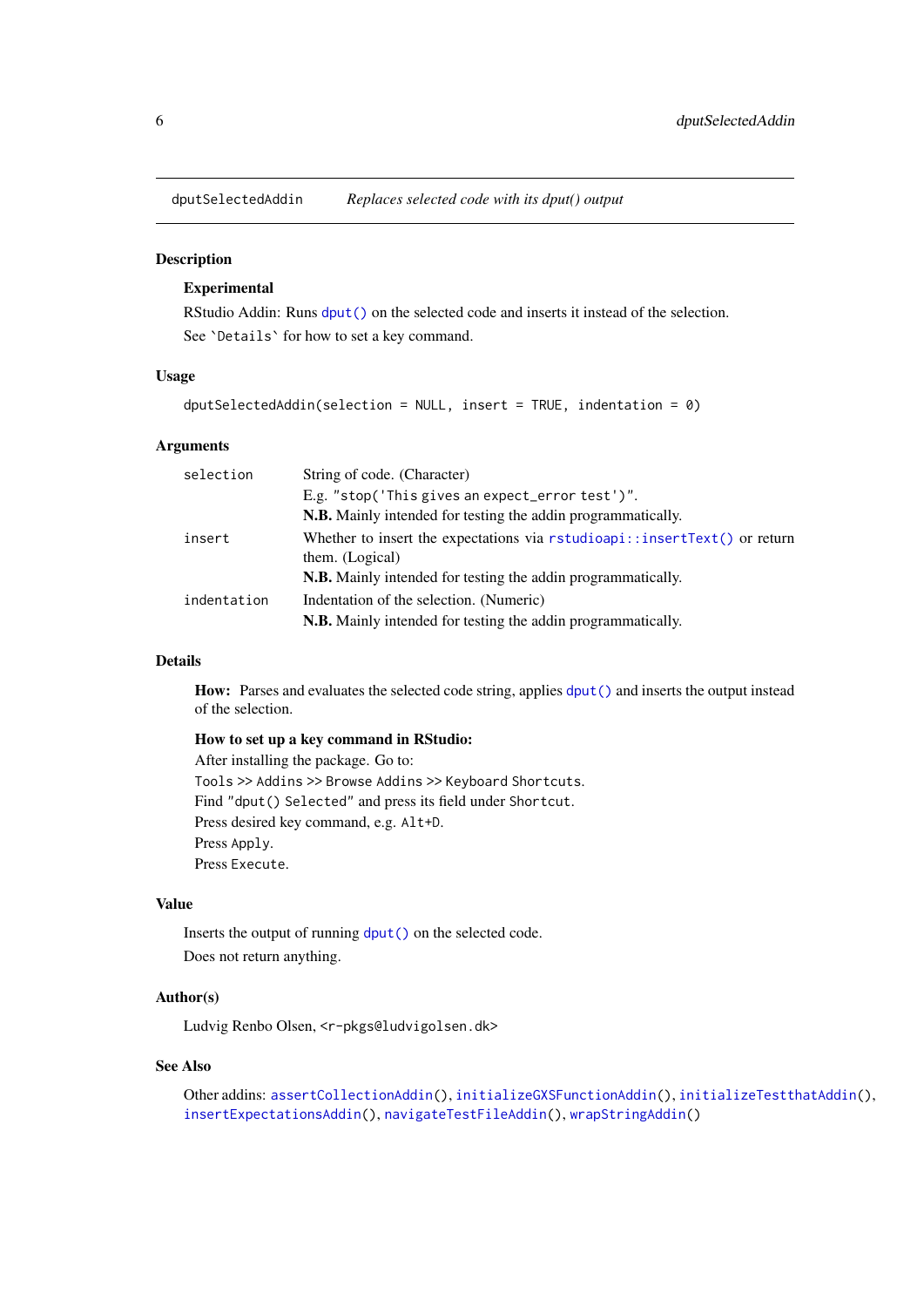<span id="page-6-1"></span><span id="page-6-0"></span>element\_classes *Gets the class of each element*

## Description

#### Experimental

Applies [class\(\)](#page-0-0) to each element of `x` (without recursion). When class() returns multiple strings, the first class string is returned.

## Usage

element\_classes(x, keep\_names = FALSE)

## Arguments

| x          | List with elements.                       |
|------------|-------------------------------------------|
| keep_names | Whether to keep existing names. (Logical) |

#### Details

Gets first string in class() for all elements.

## Value

The main class of each element.

## Author(s)

Ludvig Renbo Olsen, <r-pkgs@ludvigolsen.dk>

#### See Also

Other element descriptors: [element\\_lengths\(](#page-7-1)), [element\\_types\(](#page-8-1)), [num\\_total\\_elements\(](#page-20-1))

```
# Attach packages
library(xpectr)
1 \le list("a" = c(1,2,3), "b" = "a", "c" = NULL)
element_classes(l)
element_classes(l, keep_names = TRUE)
```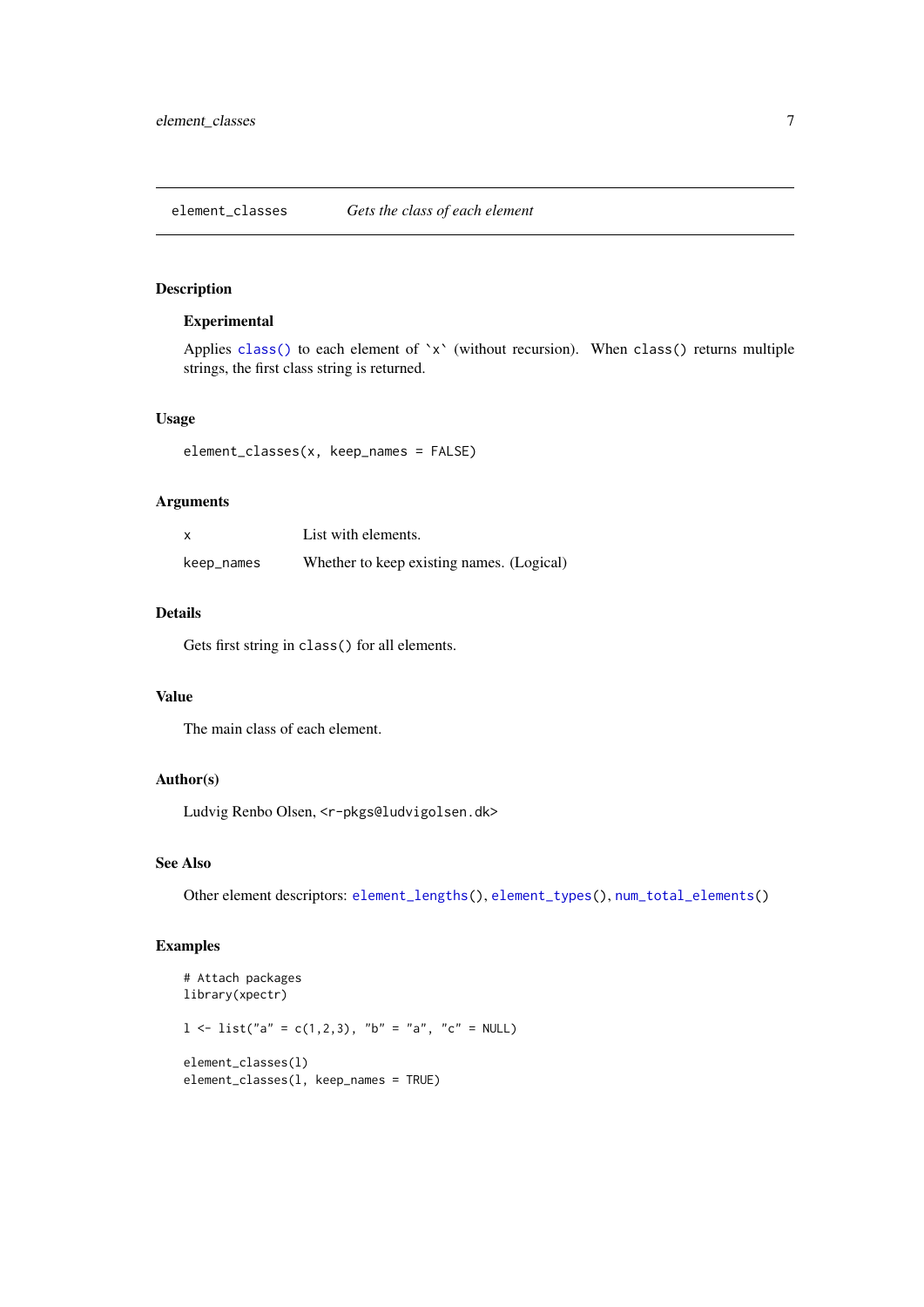<span id="page-7-1"></span><span id="page-7-0"></span>

## Experimental

Applies [length\(\)](#page-0-0) to each element of `x` (without recursion).

## Usage

element\_lengths(x, keep\_names = FALSE)

## Arguments

|            | List with elements.                       |
|------------|-------------------------------------------|
| keep_names | Whether to keep existing names. (Logical) |

## Details

Simple wrapper for unlist(lapply(x,length)).

## Value

The length of each element.

## Author(s)

Ludvig Renbo Olsen, <r-pkgs@ludvigolsen.dk>

## See Also

Other element descriptors: [element\\_classes\(](#page-6-1)), [element\\_types\(](#page-8-1)), [num\\_total\\_elements\(](#page-20-1))

```
# Attach packages
library(xpectr)
1 \le list("a" = c(1,2,3), "b" = 1, "c" = NULL)
element_lengths(l)
element_lengths(l, keep_names = TRUE)
```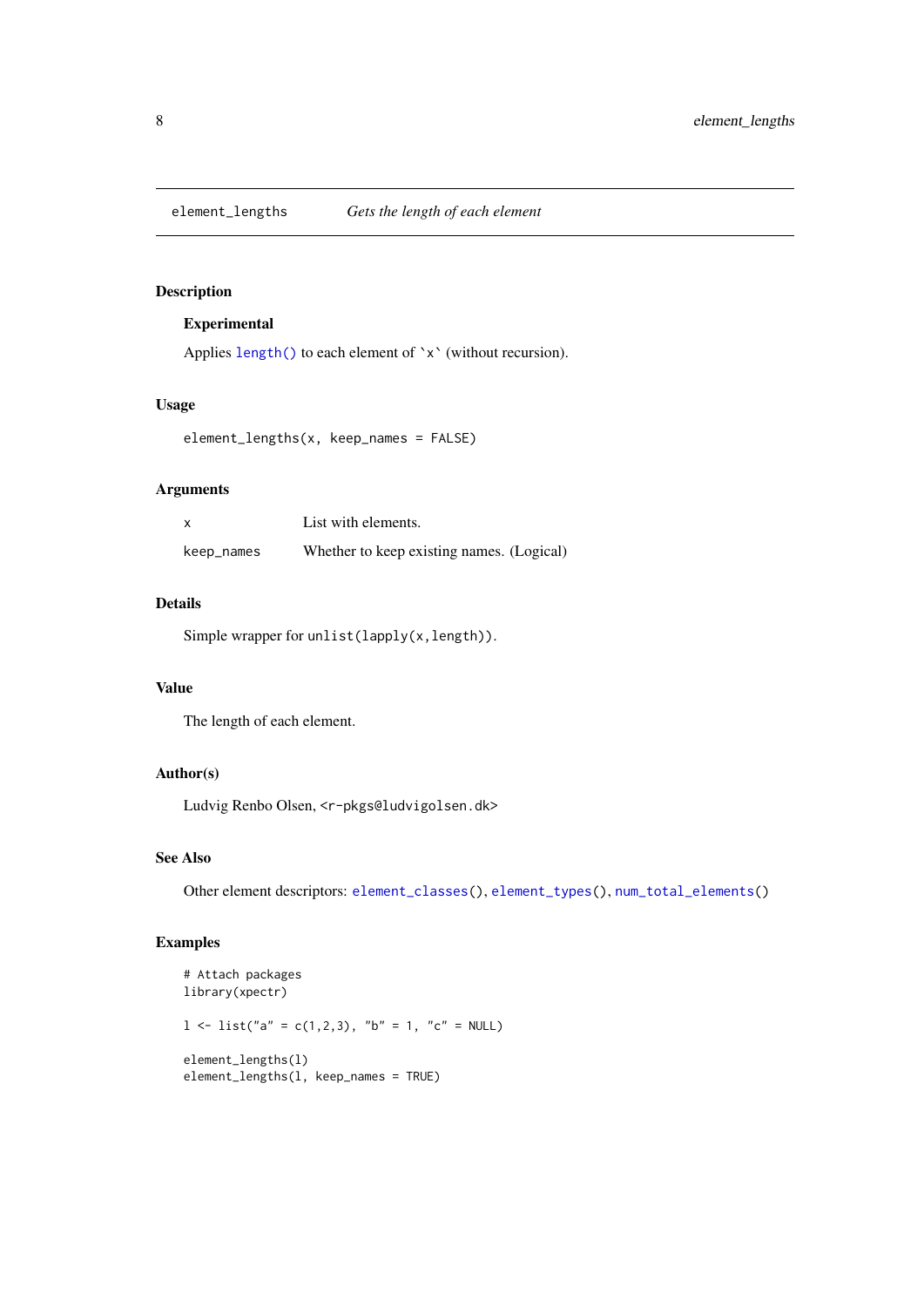<span id="page-8-1"></span><span id="page-8-0"></span>

## Experimental

Applies [typeof\(\)](#page-0-0) to each element of `x` (without recursion).

## Usage

element\_types(x, keep\_names = FALSE)

## Arguments

|            | List with elements.                       |
|------------|-------------------------------------------|
| keep_names | Whether to keep existing names. (Logical) |

## Details

Simple wrapper for unlist(lapply(x,typeof)).

## Value

The type of each element.

## Author(s)

Ludvig Renbo Olsen, <r-pkgs@ludvigolsen.dk>

#### See Also

Other element descriptors: [element\\_classes\(](#page-6-1)), [element\\_lengths\(](#page-7-1)), [num\\_total\\_elements\(](#page-20-1))

```
# Attach packages
library(xpectr)
1 \le list("a" = c(1,2,3), "b" = "a", "c" = NULL)
element_types(l)
element_types(l, keep_names = TRUE)
```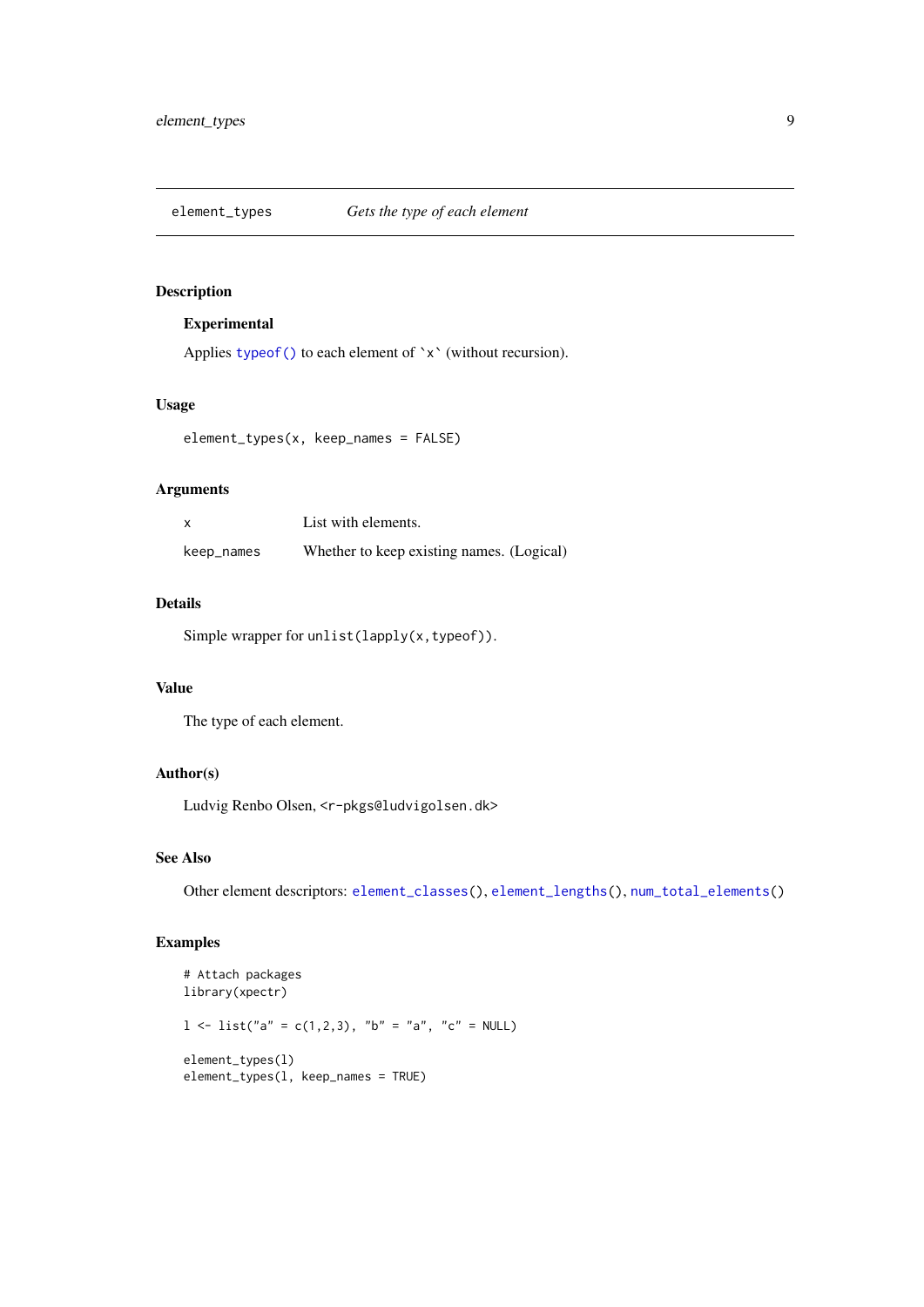## Experimental

Based on a set of supplied values for each function argument, a set of testthat expect\_\* statements are generated.

Included tests: The first value supplied for an argument is considered the *valid baseline* value. For each argument, we create tests for each of the supplied values, where the other arguments have their baseline value.

When testing a function that alters non-local variables, consider enabling `copy\_env`.

See supported objects in details.

## Usage

```
gxs_function(
  fn,
  args_values,
  extra_combinations = NULL,
  check_nulls = TRUE,
  indentation = 0,
  tolerance = "1e-4",round_to_tolerance = TRUE,
  strip = TRUE,
  sample_n = 30,
  envir = NULL,
  copy_env = FALSE,
  assign_output = TRUE,
  seed = 42,
  add_wrapper_comments = TRUE,
  add_test_comments = TRUE,
  start_with_newline = TRUE,
  end_with_newline = TRUE,
  out = "insert",
  parallel = FALSE
\lambda
```
## Arguments

| fn          | Function to create tests for.                                                                                         |  |  |
|-------------|-----------------------------------------------------------------------------------------------------------------------|--|--|
| args_values | The arguments and the values to create tests for. Should be supplied as a named<br>list of lists, like the following: |  |  |
|             | $args_values = list($                                                                                                 |  |  |
|             | $"x1" = list(1,2,3).$                                                                                                 |  |  |
|             | $"x2" = list("a", "b", "c")$                                                                                          |  |  |
|             |                                                                                                                       |  |  |
|             | The first value for each aroument (referred to as the 'baseline' value) should be                                     |  |  |

The first value for each argument (referred to as the 'baseline' value) should be valid (not throw an error/message/warning).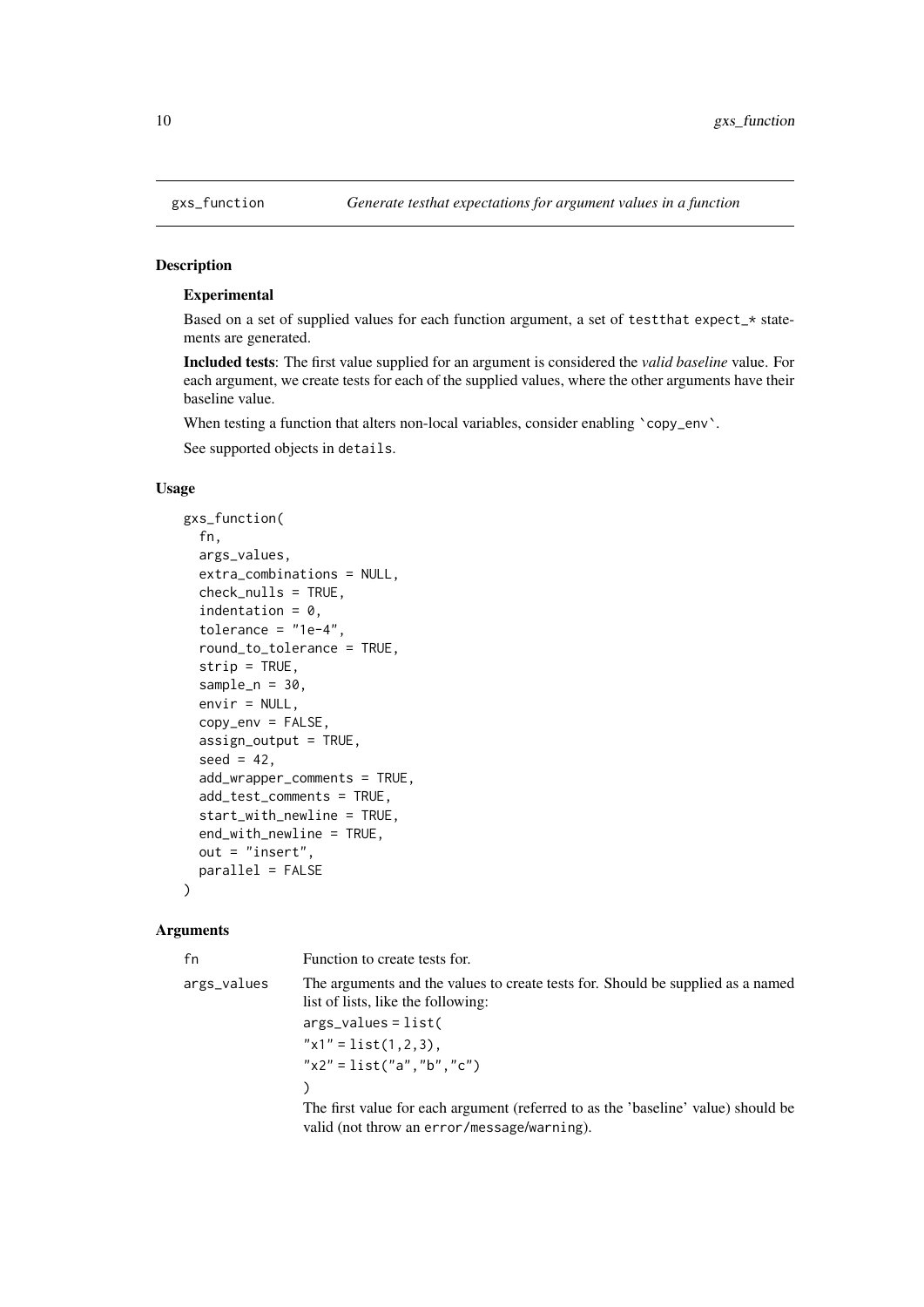<span id="page-10-0"></span>

|                    | N.B. This is not checked but should lead to more meaningful tests.                                                                                                                                                             |
|--------------------|--------------------------------------------------------------------------------------------------------------------------------------------------------------------------------------------------------------------------------|
|                    | N.B. Please define the list directly in the function call. This is currently neces-                                                                                                                                            |
| extra_combinations | sary.                                                                                                                                                                                                                          |
|                    | Additional combinations to test. List of lists, where each combination is a named<br>sublist.                                                                                                                                  |
|                    | E.g. the following two combinations:                                                                                                                                                                                           |
|                    | $extra_{combinations} = list($                                                                                                                                                                                                 |
|                    | $list("x1" = 4," x2" = "b")$ ,                                                                                                                                                                                                 |
|                    | $list("x1" = 7," x2" = "c")$                                                                                                                                                                                                   |
|                    |                                                                                                                                                                                                                                |
|                    | N.B. Unspecified arguments gets the baseline value.                                                                                                                                                                            |
|                    | If you find yourself adding many combinations, an additional gxs_function()<br>call with different baseline values might be preferable.                                                                                        |
| check_nulls        | Whether to try all arguments with NULL. (Logical)                                                                                                                                                                              |
|                    | When enabled, you don't need to add NULL to your 'args_values', unless it<br>should be the baseline value.                                                                                                                     |
| indentation        | Indentation of the selection. (Numeric)                                                                                                                                                                                        |
| tolerance          | The tolerance for numeric tests as a string, like "1e-4". (Character)                                                                                                                                                          |
| round_to_tolerance |                                                                                                                                                                                                                                |
|                    | Whether to round numeric elements to the specified tolerance. (Logical)                                                                                                                                                        |
|                    | This is currently applied to numeric columns and vectors (excluding some lists).                                                                                                                                               |
| strip              | Whether to insert $strip_msg()$ and $strip()$ in tests of side effects. (Logical)                                                                                                                                              |
|                    | Sometimes test that tests have differences in punctuation and newlines on differ-<br>ent systems. By stripping both the error message and the expected message of<br>non-alphanumeric symbols, we can avoid such failed tests. |
| sample_n           | The number of elements/rows to sample. Set to NULL to avoid sampling.                                                                                                                                                          |
|                    | Inserts smp1() in the generated tests when sampling was used. A seed is set<br>internally, setting sample. kind as "Rounding" to ensure compatibility with R<br>versions $\leq 3.6.0$ .                                        |
|                    | The order of the elements/rows is kept intact. No replacement is used, why no<br>oversampling will take place.                                                                                                                 |
|                    | When testing a big data. frame, sampling the rows can help keep the test files<br>somewhat readable.                                                                                                                           |
| envir              | Environment to evaluate in. Defaults to parent. frame().                                                                                                                                                                       |
| copy_env           | Whether each combination should be tested in a deep copy of the environment.<br>(Logical)                                                                                                                                      |
|                    | Side effects will be captured in copies of the copy, why two copies of the envi-<br>ronment will exist at the same time.                                                                                                       |
|                    | Disabled by default to save memory but is often preferable to enable, e.g. when<br>the function changes non-local variables.                                                                                                   |
| assign_output      | Whether to assign the output of a function call or long selection to a variable.<br>This will avoid recalling the function and decrease cluttering. (Logical)                                                                  |
|                    | Heuristic: when the 'selection' isn't of a string and contains a parenthesis, it<br>is considered a function call. A selection with more than 30 characters will be<br>assigned as well.                                       |
|                    | The tests themselves can be more difficult to interpret, as you will have to look<br>at the assignment to see the object that is being tested.                                                                                 |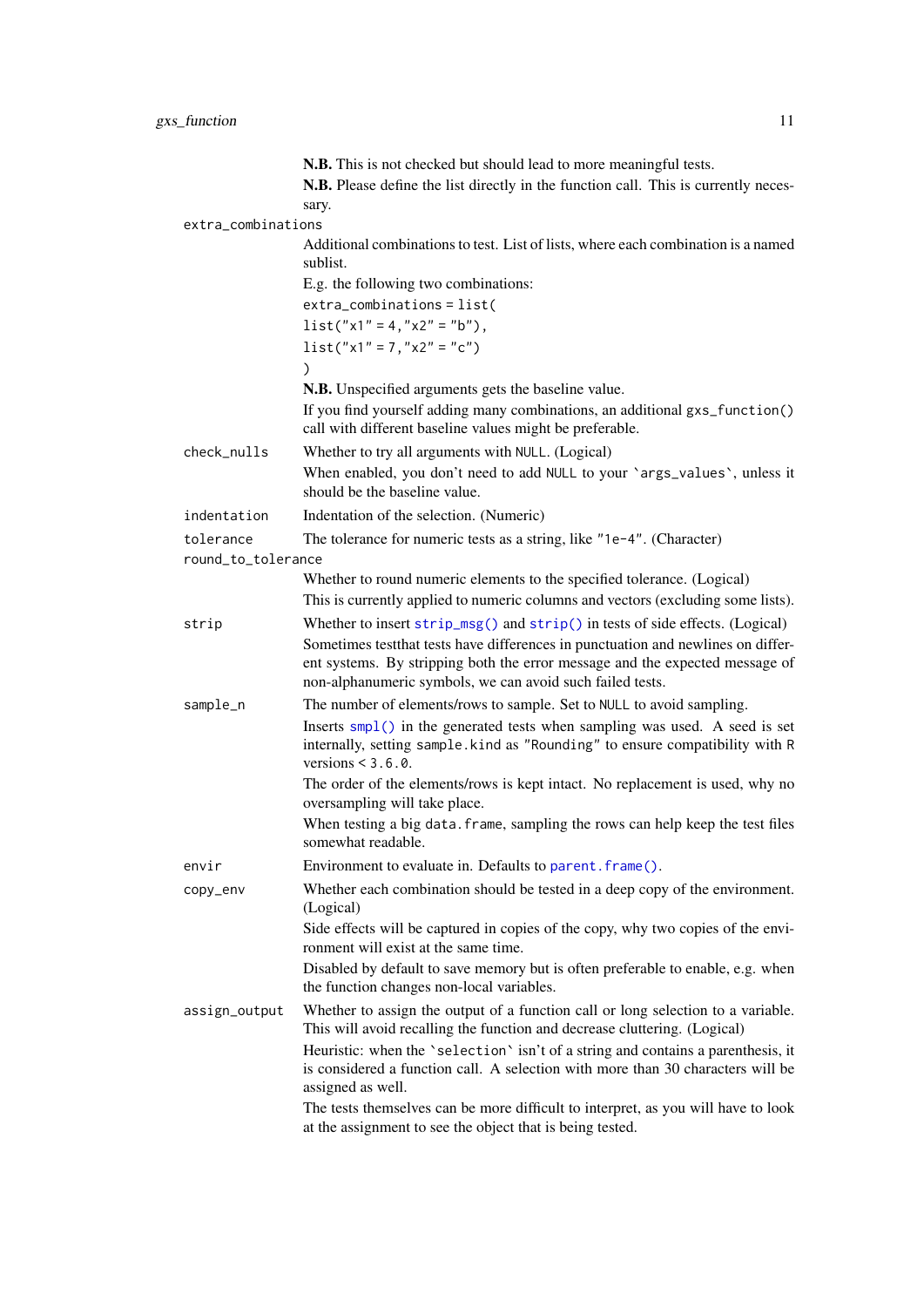<span id="page-11-0"></span>

| seed                 | seed to set. (Whole number)                                                                                    |  |  |
|----------------------|----------------------------------------------------------------------------------------------------------------|--|--|
| add_wrapper_comments |                                                                                                                |  |  |
|                      | Whether to add intro and outro comments. (Logical)                                                             |  |  |
| add_test_comments    |                                                                                                                |  |  |
|                      | Whether to add comments for each test. (Logical)                                                               |  |  |
| start_with_newline   |                                                                                                                |  |  |
|                      | Whether to have a newline in the beginning/end. (Logical)                                                      |  |  |
| end_with_newline     |                                                                                                                |  |  |
|                      | Whether to have a newline in the beginning/end. (Logical)                                                      |  |  |
| out                  | Either "insert" or "return".                                                                                   |  |  |
|                      | "insert" (Default): Inserts the expectations via rstudioapi::insertText().                                     |  |  |
|                      | "return": Returns the expectations in a list.<br>These can be prepared for insertion with prepare_insertion(). |  |  |
| parallel             | Whether to parallelize the generation of expectations. (Logical)                                               |  |  |
|                      | Requires a registered parallel backend. Like with doParallel: : registerDoParallel.                            |  |  |

## Details

The following "types" are currently supported or intended to be supported in the future. Please suggest more types and tests in a GitHub issue!

Note: A set of fallback tests will be generated for unsupported objects.

| <b>Type</b>     | <b>Supported</b> | <b>Notes</b>                                                 |
|-----------------|------------------|--------------------------------------------------------------|
| Side effects    | Yes              | Errors, warnings, and messages.                              |
| Vector          | Yes              | Lists are treated differently, depending on their structure. |
| Factor          | Yes              |                                                              |
| Data Frame      | Yes              | List columns (like nested tibbles) are currently skipped.    |
| Matrix          | <b>Yes</b>       | Supported but could be improved.                             |
| Formula         | <b>Yes</b>       |                                                              |
| <b>Function</b> | <b>Yes</b>       |                                                              |
| <b>NULL</b>     | <b>Yes</b>       |                                                              |
| Array           | N <sub>0</sub>   |                                                              |
| Dates           | N <sub>0</sub>   | Base and lubridate.                                          |
| ggplot2         | N <sub>0</sub>   | This may be a challenge, but would be cool!                  |

## Value

Either NULL or the unprepared expectations as a character vector.

## Author(s)

Ludvig Renbo Olsen, <r-pkgs@ludvigolsen.dk>

## See Also

Other expectation generators: [gxs\\_selection\(](#page-12-1)), [initializeGXSFunctionAddin\(](#page-15-1)), [insertExpectationsAddin\(](#page-17-1))

## Examples

# Attach packages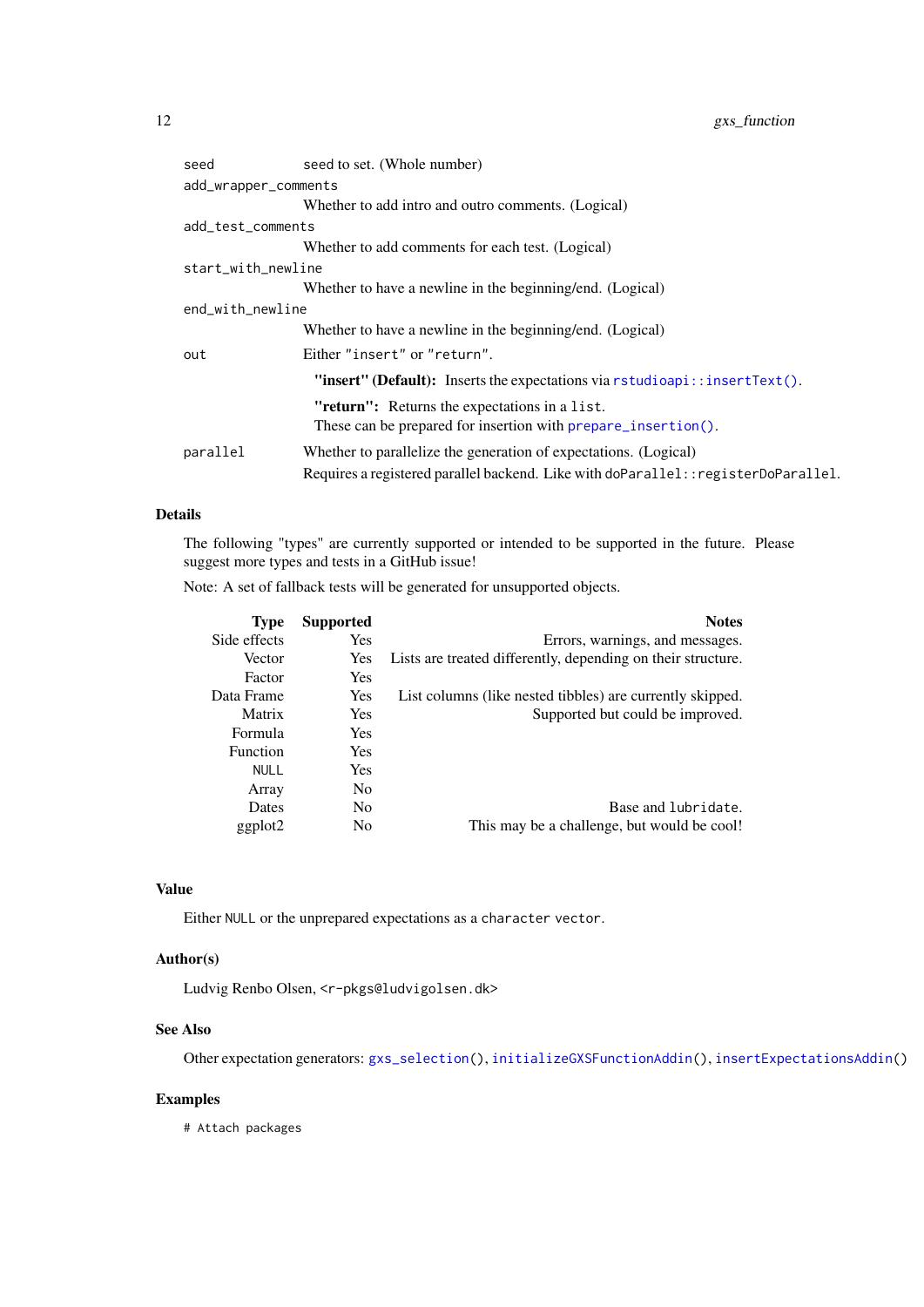#### <span id="page-12-0"></span>gxs\_selection 13

```
library(xpectr)
## Not run:
fn \leq function(x, y, z){
  if (x>3) stop("'x' > 3")
 if (y<0) warning("'y'<0")
 if (z==10) message("'z' was 10!")
 x + y + z}
# Create expectations
# Note: define the list in the call
gxs_function(fn,
             args_values = list(
               "x" = list(2, 4, NA),"y" = list(0, -1),
               "z" = list(5, 10)\lambda# Add additional combinations
gxs_function(fn,
             args_values = list(
               ''x'' = list(2, 4, NA),"y" = list(0, -1),
               "z" = list(5, 10),
             extra_combinations = list(
               list("x" = 4, "z" = 10),list("y" = 1, "z" = 10))\lambda## End(Not run)
```
<span id="page-12-1"></span>gxs\_selection *Generate testhat expectations from selection*

#### Description

#### Experimental

Based on the selection (string of code), a set of test that expect\_\* statements are generated.

Example: If the selected code is the name of a data.frame object, it will create an [expect\\_equal](#page-0-0) test for each column, along with a test of the column names, types and classes, dimensions, grouping keys, etc.

See supported objects in details.

When testing a function that alters non-local variables, consider enabling `copy\_env`.

Feel free to suggest useful tests etc. in a GitHub issue!

Addin: [insertExpectationsAddin\(\)](#page-0-0)

## Usage

```
gxs_selection(
 selection,
```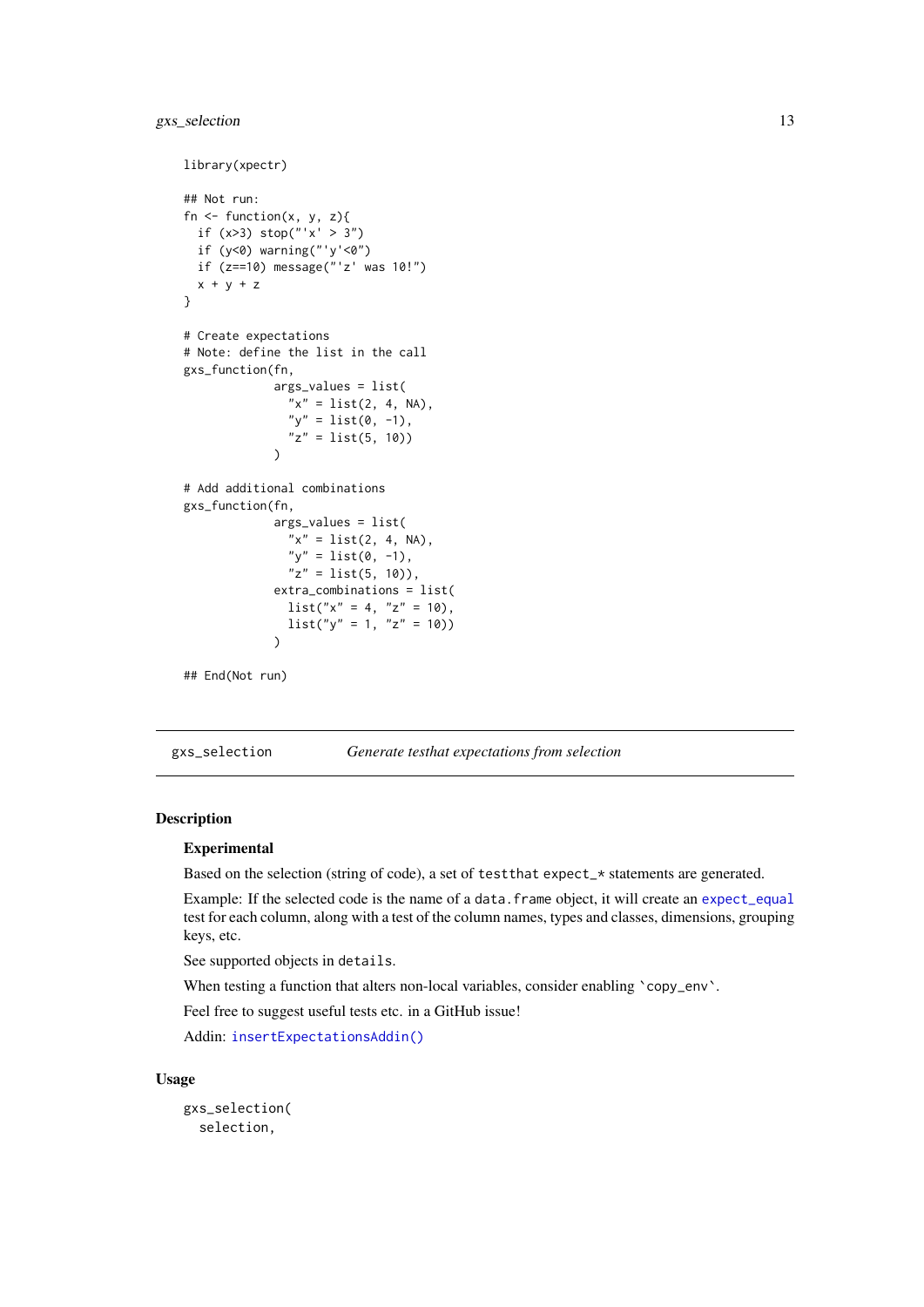```
indentation = 0,
  tolerance = "1e-4",
  round_to_tolerance = TRUE,
  strip = TRUE,
  sample_n = 30,
  envir = NULL,
  copy_env = FALSE,
  assign\_output = TRUE,seed = 42,
  test_id = NULL,add_wrapper_comments = TRUE,
  add_test_comments = TRUE,
  start_with_newline = TRUE,
  end_with_newline = TRUE,
  out = "insert"
\lambda
```
## Arguments

| selection          | String of code. (Character)                                                                                                                                                                                                                                                                                                                               |
|--------------------|-----------------------------------------------------------------------------------------------------------------------------------------------------------------------------------------------------------------------------------------------------------------------------------------------------------------------------------------------------------|
|                    | E.g. "stop('This gives an expect_error test')".                                                                                                                                                                                                                                                                                                           |
| indentation        | Indentation of the selection. (Numeric)                                                                                                                                                                                                                                                                                                                   |
| tolerance          | The tolerance for numeric tests as a string, like "1e-4". (Character)                                                                                                                                                                                                                                                                                     |
| round_to_tolerance |                                                                                                                                                                                                                                                                                                                                                           |
|                    | Whether to round numeric elements to the specified tolerance. (Logical)                                                                                                                                                                                                                                                                                   |
|                    | This is currently applied to numeric columns and vectors (excluding some lists).                                                                                                                                                                                                                                                                          |
| strip              | Whether to insert strip_msg() and strip() in tests of side effects. (Logical)                                                                                                                                                                                                                                                                             |
|                    | Sometimes test that tests have differences in punctuation and newlines on differ-<br>ent systems. By stripping both the error message and the expected message of<br>non-alphanumeric symbols, we can avoid such failed tests.                                                                                                                            |
| sample_n           | The number of elements/rows to sample. Set to NULL to avoid sampling.                                                                                                                                                                                                                                                                                     |
|                    | Inserts smp1() in the generated tests when sampling was used. A seed is set<br>internally, setting sample. kind as "Rounding" to ensure compatibility with R<br>versions $\leq 3.6.0$ .                                                                                                                                                                   |
|                    | The order of the elements/rows is kept intact. No replacement is used, why no<br>oversampling will take place.                                                                                                                                                                                                                                            |
|                    | When testing a big data. frame, sampling the rows can help keep the test files<br>somewhat readable.                                                                                                                                                                                                                                                      |
| envir              | Environment to evaluate in. Defaults to parent. frame().                                                                                                                                                                                                                                                                                                  |
| copy_env           | Whether to work in a deep copy of the environment. (Logical)                                                                                                                                                                                                                                                                                              |
|                    | Side effects will be captured in copies of the copy, why two copies of the envi-<br>ronment will exist at the same time.                                                                                                                                                                                                                                  |
|                    | Disabled by default to save memory but is often preferable to enable, e.g. when<br>the function changes non-local variables.                                                                                                                                                                                                                              |
| assign_output      | Whether to assign the output of a function call or long selection to a variable.<br>This will avoid recalling the function and decrease cluttering. (Logical)<br>Heuristic: when the 'selection' isn't of a string and contains a parenthesis, it<br>is considered a function call. A selection with more than 30 characters will be<br>assigned as well. |

<span id="page-13-0"></span>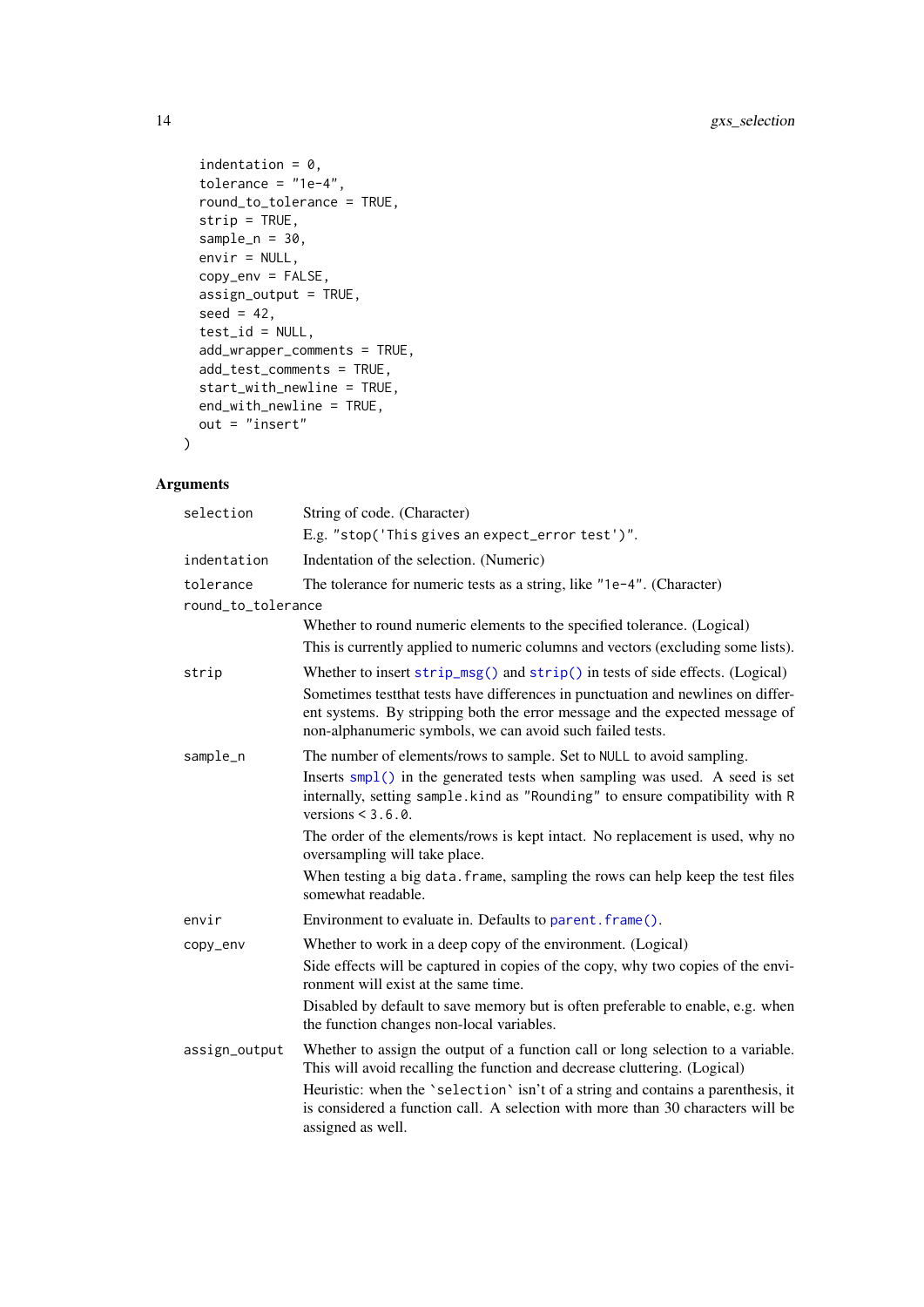<span id="page-14-0"></span>

|                      | The tests themselves can be more difficult to interpret, as you will have to look<br>at the assignment to see the object that is being tested. |  |
|----------------------|------------------------------------------------------------------------------------------------------------------------------------------------|--|
| seed                 | seed to set. (Whole number)                                                                                                                    |  |
| test_id              | Number to append to assignment names. (Whole number)                                                                                           |  |
|                      | For instance used to create the "output_" name: output_ <test_id>.</test_id>                                                                   |  |
| add_wrapper_comments |                                                                                                                                                |  |
|                      | Whether to add intro and outro comments. (Logical)                                                                                             |  |
| add_test_comments    |                                                                                                                                                |  |
|                      | Whether to add comments for each test. (Logical)                                                                                               |  |
|                      | start_with_newline, end_with_newline                                                                                                           |  |
|                      | Whether to have a newline in the beginning/end. (Logical)                                                                                      |  |
| out                  | Either "insert" or "return".                                                                                                                   |  |
|                      | "insert" (Default): Inserts the expectations via rstudioapi::insertText().                                                                     |  |
|                      | "return": Returns the expectations in a list.                                                                                                  |  |
|                      | These can be prepared for insertion with prepare_insertion().                                                                                  |  |

## Details

The following "types" are currently supported or intended to be supported in the future. Please suggest more types and tests in a GitHub issue!

Note: A set of fallback tests will be generated for unsupported objects.

| <b>Type</b>     | <b>Supported</b> | <b>Notes</b>                                                 |
|-----------------|------------------|--------------------------------------------------------------|
| Side effects    | <b>Yes</b>       | Errors, warnings, and messages.                              |
| Vector          | Yes              | Lists are treated differently, depending on their structure. |
| Factor          | <b>Yes</b>       |                                                              |
| Data Frame      | Yes              | List columns (like nested tibbles) are currently skipped.    |
| Matrix          | <b>Yes</b>       | Supported but could be improved.                             |
| Formula         | <b>Yes</b>       |                                                              |
| <b>Function</b> | <b>Yes</b>       |                                                              |
| <b>NULL</b>     | <b>Yes</b>       |                                                              |
| Array           | N <sub>0</sub>   |                                                              |
| Dates           | N <sub>0</sub>   | Base and lubridate.                                          |
| ggplot2         | No               | This may be a challenge, but would be cool!                  |

### Value

Either NULL or the unprepared expectations as a character vector.

## Author(s)

Ludvig Renbo Olsen, <r-pkgs@ludvigolsen.dk>

## See Also

Other expectation generators: [gxs\\_function\(](#page-9-1)), [initializeGXSFunctionAddin\(](#page-15-1)), [insertExpectationsAddin\(](#page-17-1))

## Examples

# Attach packages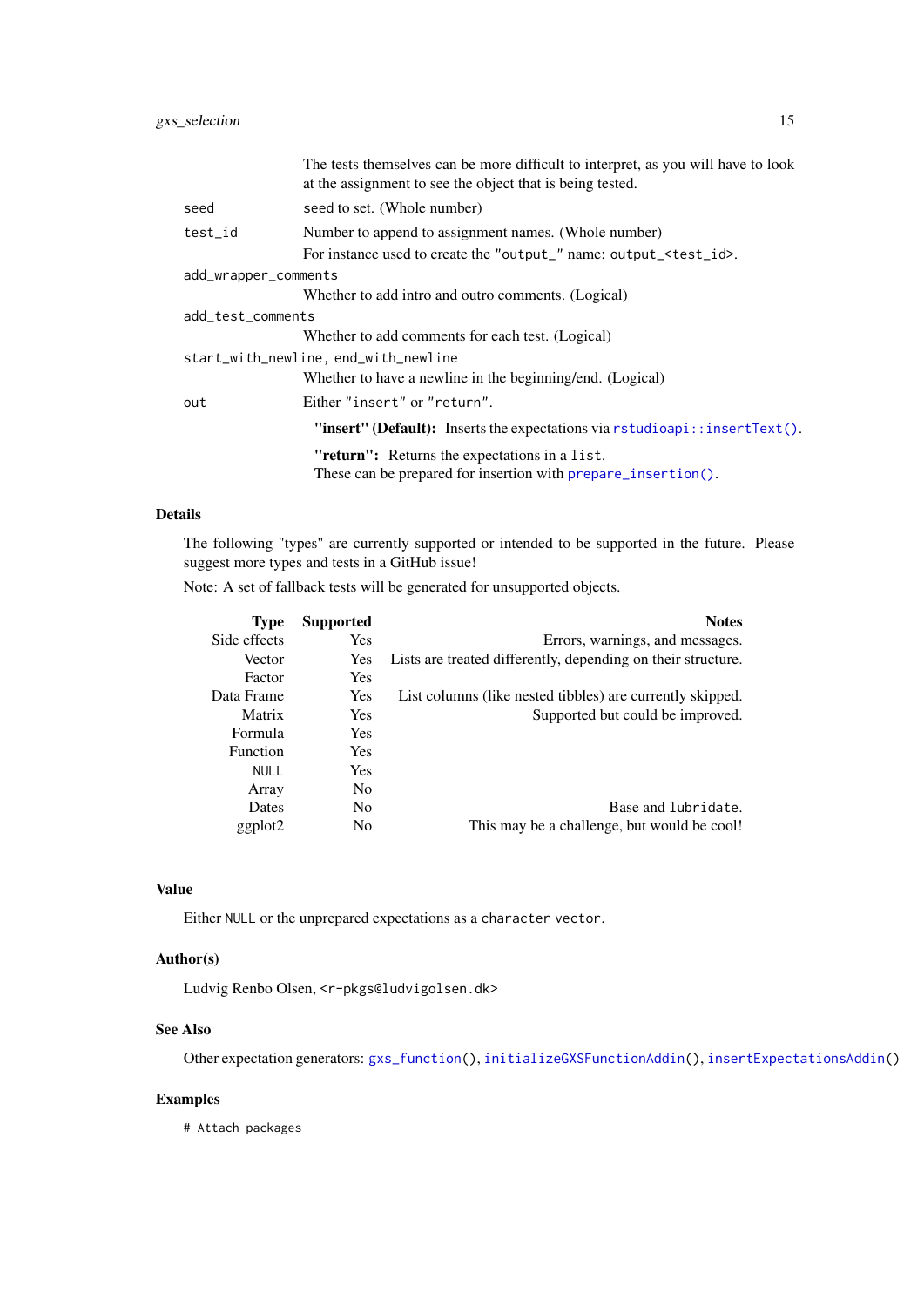```
library(xpectr)
```

```
## Not run:
df <- data.frame('a' = c(1, 2, 3), 'b' = c('t', 'y', 'u'),
                 stringsAsFactors = FALSE)
gxs_selection("stop('This gives an expect_error test!')")
gxs_selection("warning('This gives a set of side effect tests!')")
gxs_selection("message('This also gives a set of side effect tests!')")
gxs_selection("stop('This: tests the -> punctuation!')", strip = FALSE)
gxs_selection("sum(1, 2, 3, 4)")
gxs_selection("df")
tests <- gxs_selection("df", out = "return")
for_insertion <- prepare_insertion(tests)
rstudioapi::insertText(for_insertion)
```

```
## End(Not run)
```
<span id="page-15-1"></span>initializeGXSFunctionAddin *Initialize* gxs\_function() *call*

#### Description

#### Experimental

Initializes the gxs\_function() call with the arguments and default values of the selected function. See `Details` for how to set a key command.

#### Usage

```
initializeGXSFunctionAddin(selection = NULL, insert = TRUE, indentation = 0)
```
## Arguments

| selection   | Name of function to test with gxs_function(). (Character)                              |
|-------------|----------------------------------------------------------------------------------------|
|             | N.B. Mainly intended for testing the addin programmatically.                           |
| insert      | Whether to insert the code via $rstudioapi::insertText()$ or return them.<br>(Logical) |
|             | <b>N.B.</b> Mainly intended for testing the addin programmatically.                    |
| indentation | Indentation of the selection. (Numeric)                                                |
|             | <b>N.B.</b> Mainly intended for testing the addin programmatically.                    |

#### Details

How: Parses and evaluates the selected code string within the parent environment. When the output is a function, it extracts the formals (arguments and default values) and creates the initial `args\_values` for [gxs\\_function\(\)](#page-0-0). When the output is not a function, it throws an error.

<span id="page-15-0"></span>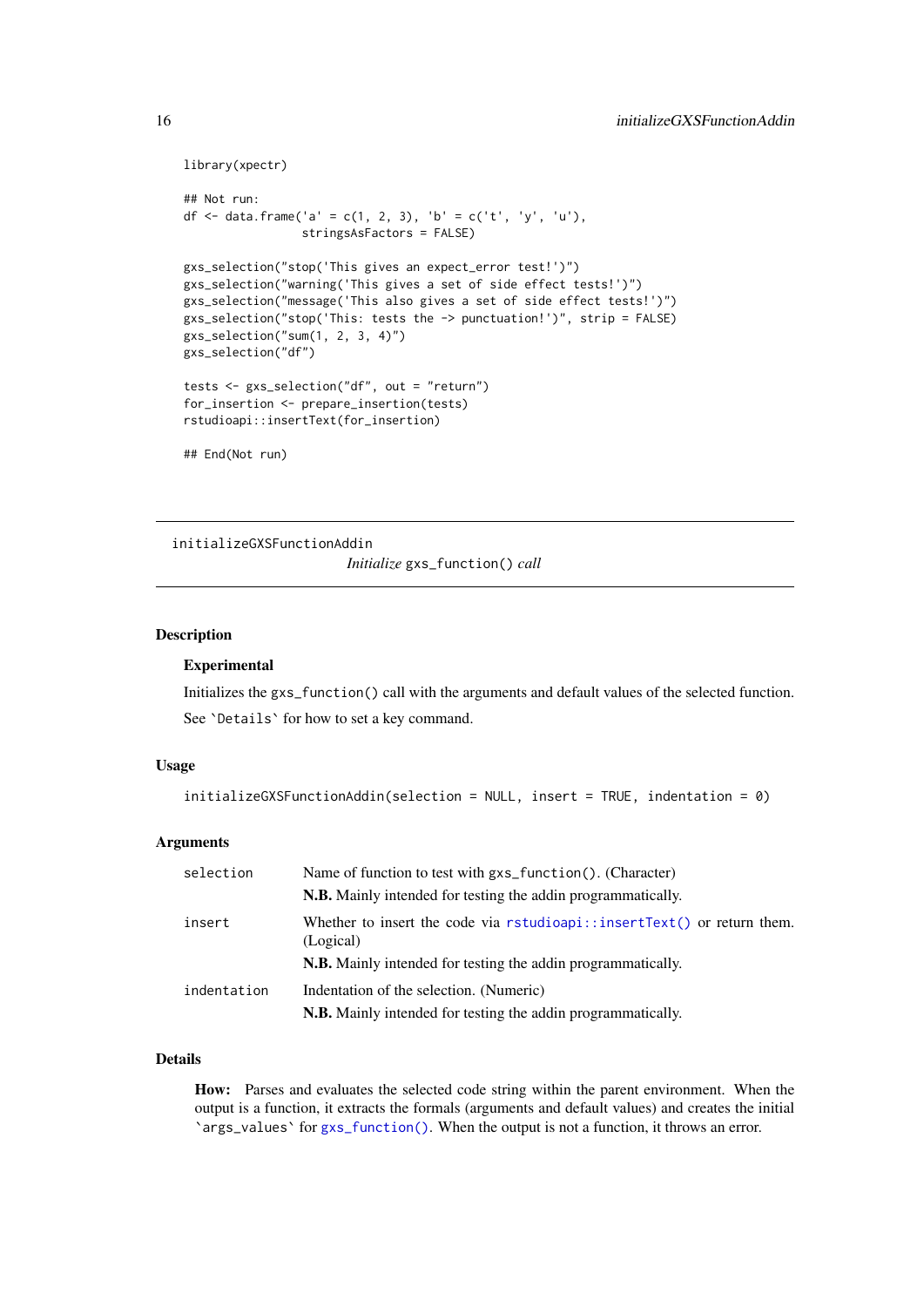<span id="page-16-0"></span>How to set up a key command in RStudio: After installing the package. Go to: Tools >> Addins >> Browse Addins >> Keyboard Shortcuts. Find "Initialize gxs\_function()" and press its field under Shortcut. Press desired key command, e.g. Alt+F. Press Apply. Press Execute.

### Value

Inserts [gxs\\_function\(\)](#page-0-0) call for the selected function. Returns NULL invisibly.

#### Author(s)

Ludvig Renbo Olsen, <r-pkgs@ludvigolsen.dk>

## See Also

Other expectation generators: [gxs\\_function\(](#page-9-1)), [gxs\\_selection\(](#page-12-1)), [insertExpectationsAddin\(](#page-17-1))

Other addins: [assertCollectionAddin\(](#page-1-1)), [dputSelectedAddin\(](#page-5-1)), [initializeTestthatAddin\(](#page-16-1)), [insertExpectationsAddin\(](#page-17-1)), [navigateTestFileAddin\(](#page-19-1)), [wrapStringAddin\(](#page-29-1))

<span id="page-16-1"></span>initializeTestthatAddin

*Initializes* test\_that() *call*

## Description

## Experimental

Inserts code for calling [testthat::test\\_that\(\)](#page-0-0).

See `Details` for how to set a key command.

## Usage

```
initializeTestthatAddin(insert = TRUE, indentation = NULL)
```
#### Arguments

| insert      | Whether to insert the code via $rstudioapi$ : insertText() or return it. (Log-<br>ical) |
|-------------|-----------------------------------------------------------------------------------------|
|             | <b>N.B.</b> Mainly intended for testing the addin programmatically.                     |
| indentation | Indentation of the code. (Numeric)                                                      |
|             | <b>N.B.</b> Mainly intended for testing the addin programmatically.                     |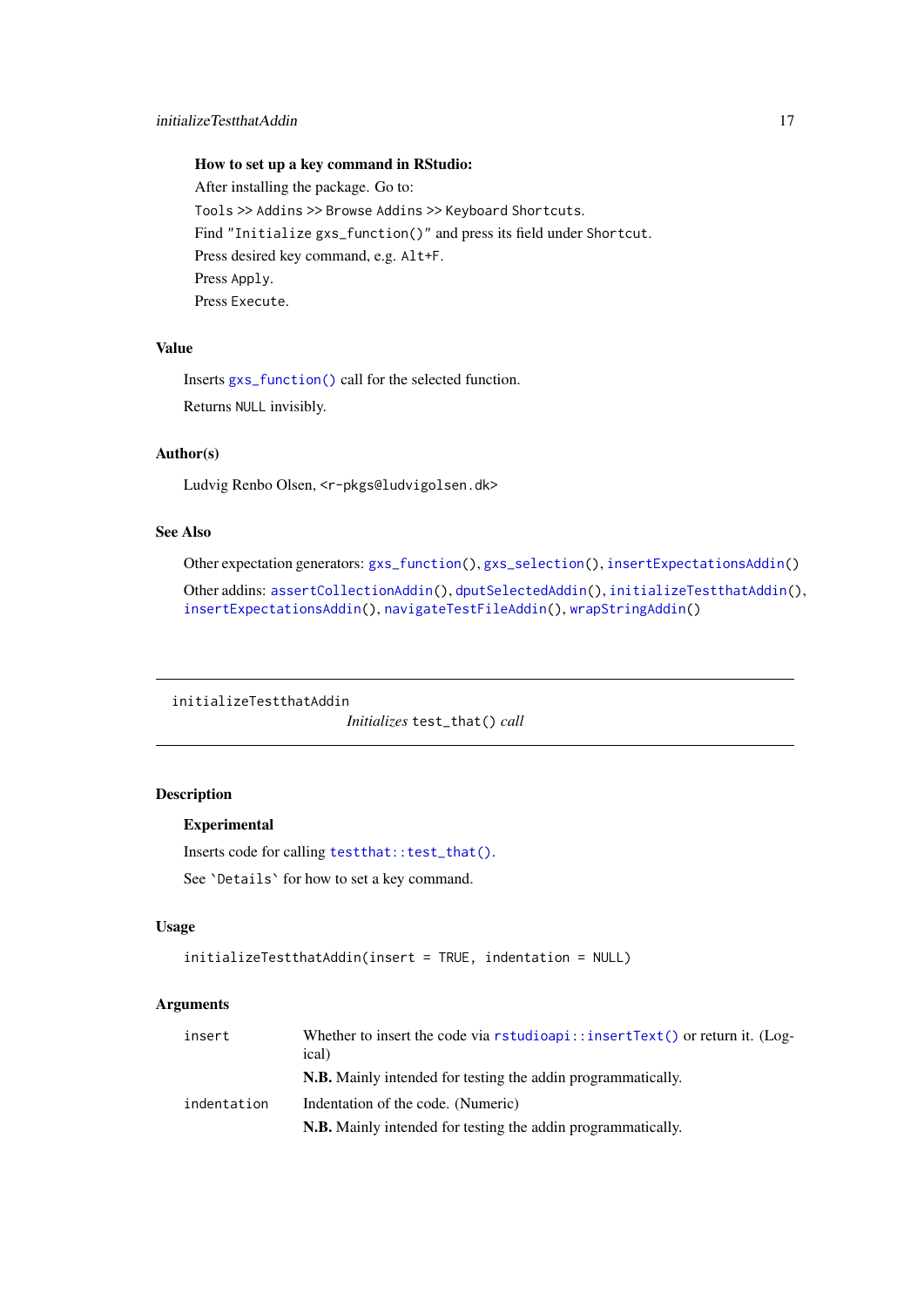## Details

## How to set up a key command in RStudio:

After installing the package. Go to: Tools >> Addins >> Browse Addins >> Keyboard Shortcuts. Find "Initialize test\_that()" and press its field under Shortcut. Press desired key command, e.g. Alt+T. Press Apply. Press Execute.

## Value

Inserts code for calling [testthat::test\\_that\(\)](#page-0-0). Returns NULL invisibly.

#### Author(s)

Ludvig Renbo Olsen, <r-pkgs@ludvigolsen.dk>

#### See Also

```
Other addins: assertCollectionAddin(), dputSelectedAddin(), initializeGXSFunctionAddin(),
insertExpectationsAddin(), navigateTestFileAddin(), wrapStringAddin()
```
<span id="page-17-1"></span>insertExpectationsAddin

*Creates testthat tests for selected code*

#### Description

## Experimental

Inserts relevant expect\_\* tests based on the evaluation of the selected code.

Example: If the selected code is the name of a data.frame object, it will create an [expect\\_equal](#page-0-0) test for each column, along with a test of the column names.

Currently supports side effects (error, warnings, messages), data.frames, and vectors.

List columns in data. frames (like nested tibbles) are currently skipped.

See `Details` for how to set a key command.

## Usage

```
insertExpectationsAddin(
  selection = NULL,
  insert = TRUE,
  indentation = 0,
  copy_env = FALSE
)
insertExpectationsCopyEnvAddin(
  selection = NULL,
```
<span id="page-17-0"></span>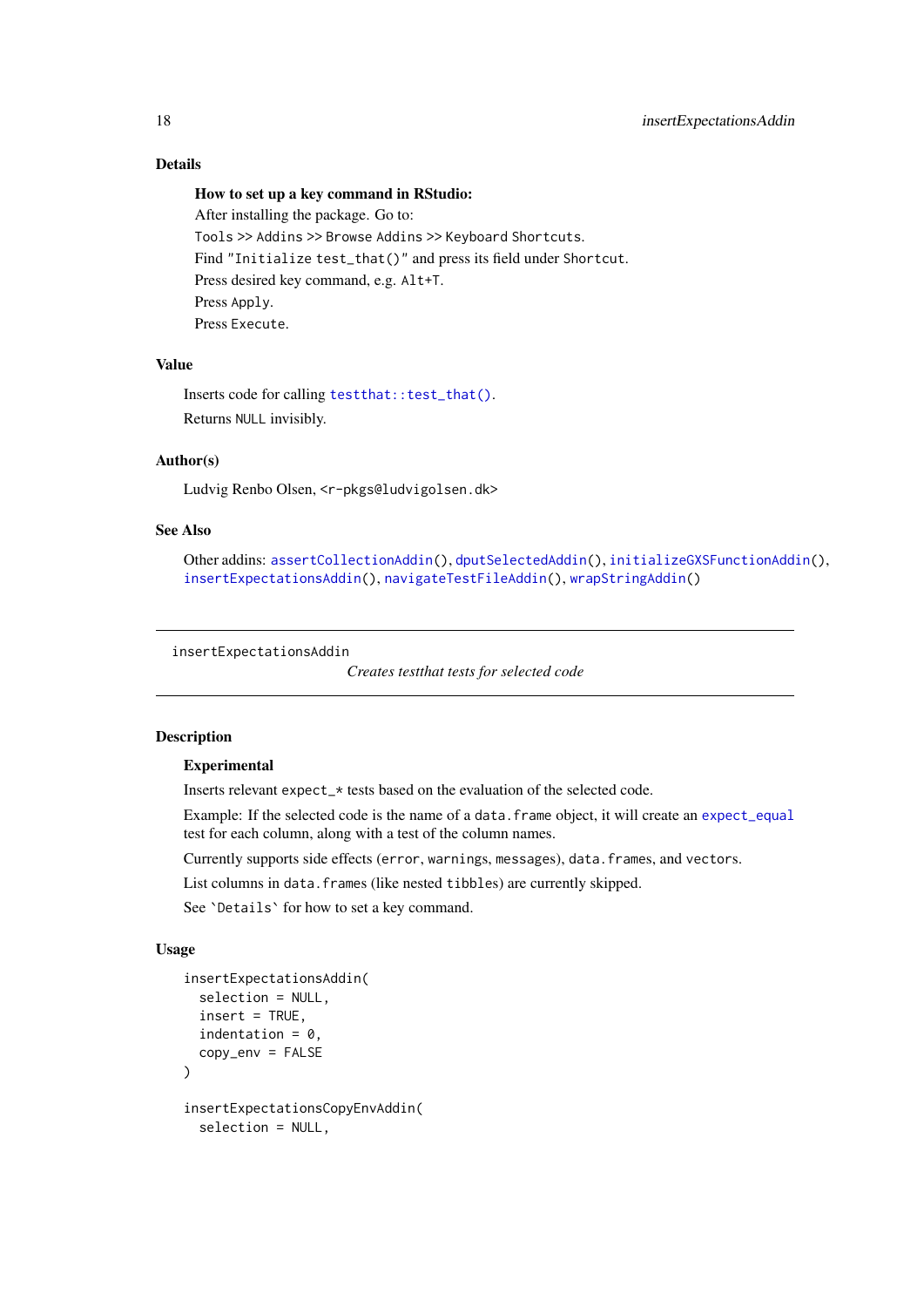```
insert = TRUE,indentation = 0,
copy\_env = TRUE
```
#### Arguments

)

| selection   | String of code. (Character)                                                                                                  |
|-------------|------------------------------------------------------------------------------------------------------------------------------|
|             | E.g. "stop('This gives an expect_error test')".                                                                              |
|             | N.B. Mainly intended for testing the addin programmatically.                                                                 |
| insert      | Whether to insert the expectations via $rstudioapi::insertText()$ or return<br>them. (Logical)                               |
|             | <b>N.B.</b> Mainly intended for testing the addin programmatically.                                                          |
| indentation | Indentation of the selection. (Numeric)                                                                                      |
|             | <b>N.B.</b> Mainly intended for testing the addin programmatically.                                                          |
| copy_env    | Whether to work in a deep copy of the environment. (Logical)                                                                 |
|             | Side effects will be captured in copies of the copy, why two copies of the envi-<br>ronment will exist at the same time.     |
|             | Disabled by default to save memory but is often preferable to enable, e.g. when<br>the function changes non-local variables. |

## Details

How: Parses and evaluates the selected code string within the parent environment (or a deep copy thereof). Depending on the output, it creates a set of unit tests (like expect\_equal(data[["column"]],c(1,2,3))), and inserts them instead of the selection.

## How to set up a key command in RStudio:

After installing the package. Go to: Tools >> Addins >> Browse Addins >> Keyboard Shortcuts. Find "Insert Expectations" and press its field under Shortcut. Press desired key command, e.g. Alt+E. Press Apply. Press Execute.

#### Value

Inserts [testthat::expect\\_\\*](#page-0-0) unit tests for the selected code. Returns NULL invisibly.

## Author(s)

Ludvig Renbo Olsen, <r-pkgs@ludvigolsen.dk>

## See Also

Other expectation generators: [gxs\\_function\(](#page-9-1)), [gxs\\_selection\(](#page-12-1)), [initializeGXSFunctionAddin\(](#page-15-1)) Other addins: [assertCollectionAddin\(](#page-1-1)), [dputSelectedAddin\(](#page-5-1)), [initializeGXSFunctionAddin\(](#page-15-1)), [initializeTestthatAddin\(](#page-16-1)), [navigateTestFileAddin\(](#page-19-1)), [wrapStringAddin\(](#page-29-1))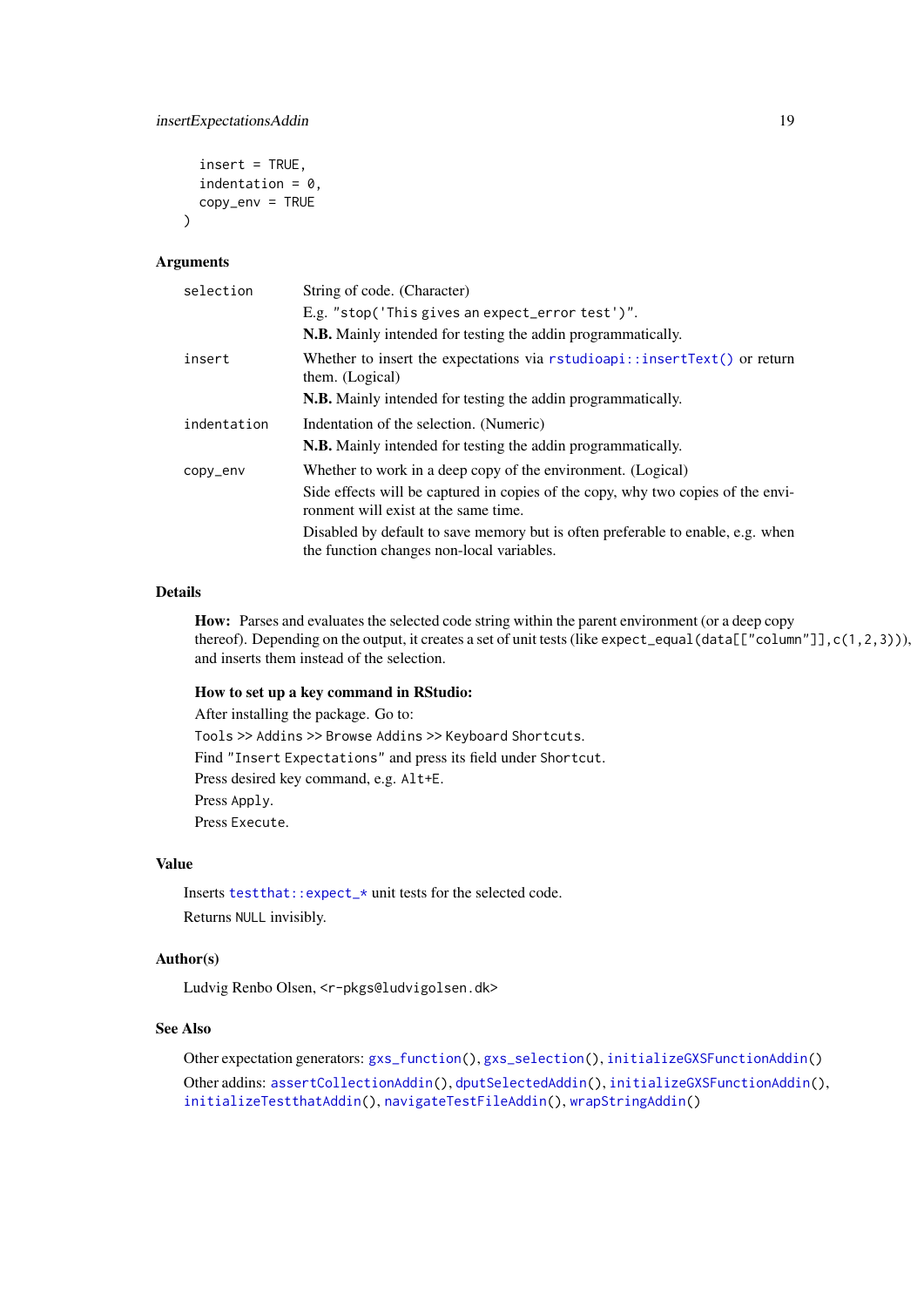<span id="page-19-1"></span><span id="page-19-0"></span>navigateTestFileAddin *Navigates to test file*

## Description

#### Experimental

RStudio Addin: Extracts file name and (possibly) line number of a test file from a selection or from clipboard content. Navigates to the file and places the cursor at the line number.

Supported types of strings: "test\_x.R:3", "test\_x.R#3", "test\_x.R".

The string must start with "test\_" and contain ".R". It is split at either ":" or "#", with the second element (here "3") being interpreted as the line number.

See `Details` for how to set a key command.

#### Usage

```
navigateTestFileAddin(selection = NULL, navigate = TRUE, abs_path = TRUE)
```
#### Arguments

| selection | String with file name and line number. (Character)                                              |
|-----------|-------------------------------------------------------------------------------------------------|
|           | E.g. "test_x.R:3:", which navigates to the third line of "/tests/testthat/test_x.R".            |
|           | <b>N.B.</b> Mainly intended for testing the addin programmatically.                             |
| navigate  | Whether to navigate to the file or return the extracted file name and line number.<br>(Logical) |
|           | <b>N.B.</b> Mainly intended for testing the addin programmatically.                             |
| abs_path  | Whether to return the full path or only the file name when 'navigate' is FALSE.                 |
|           | <b>N.B.</b> Mainly intended for testing the addin programmatically.                             |

#### Details

#### How to set up a key command in RStudio:

After installing the package. Go to:

Tools >> Addins >> Browse Addins >> Keyboard Shortcuts. Find "Go To Test File" and press its field under Shortcut. Press desired key command, e.g. Alt+N. Press Apply. Press Execute.

## Value

Navigates to file and line number.

Does not return anything.

## Author(s)

Ludvig Renbo Olsen, <r-pkgs@ludvigolsen.dk>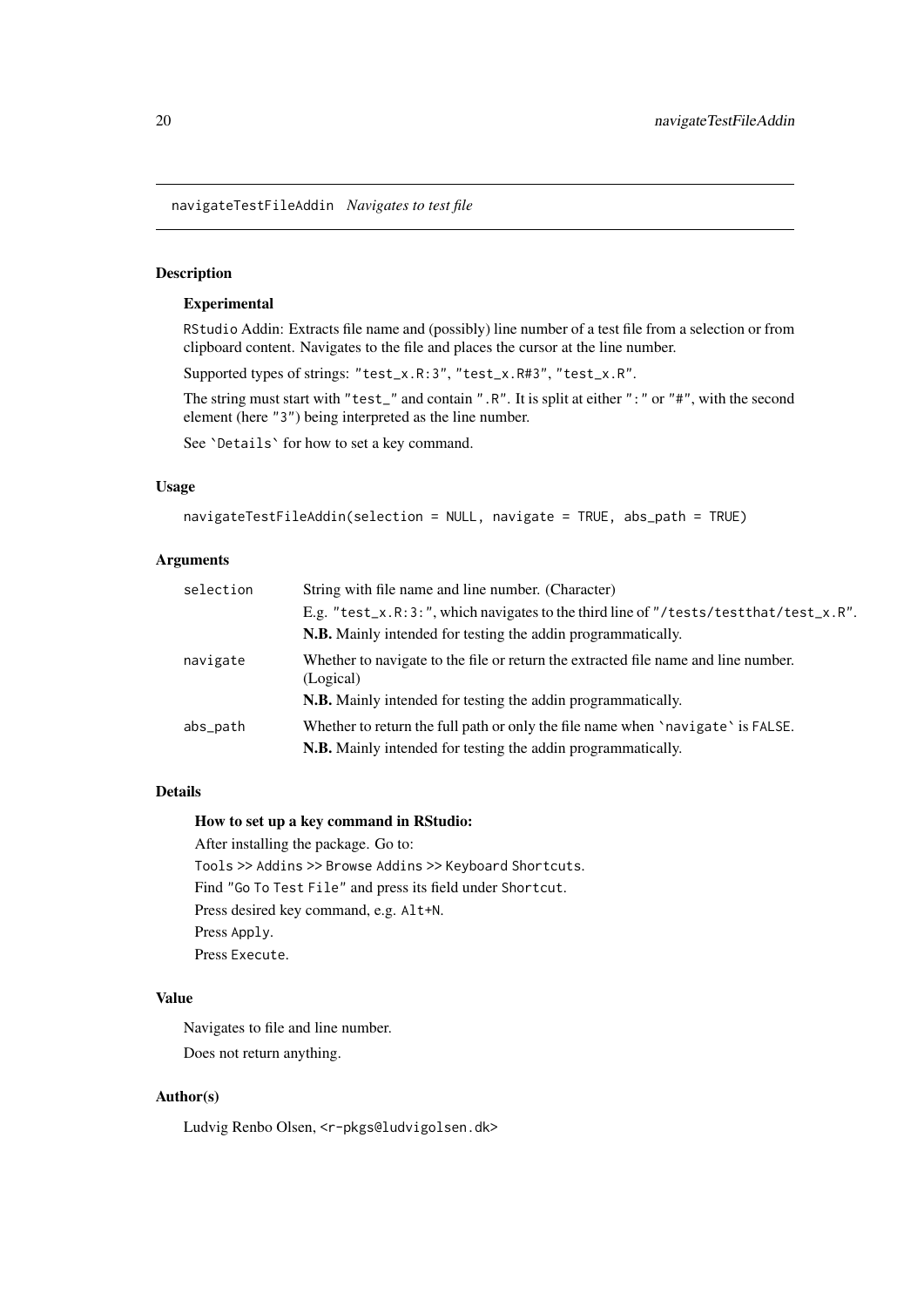#### <span id="page-20-0"></span>num\_total\_elements 21

#### See Also

```
Other addins: assertCollectionAddin(), dputSelectedAddin(), initializeGXSFunctionAddin(),
initializeTestthatAddin(), insertExpectationsAddin(), wrapStringAddin()
```
<span id="page-20-1"></span>num\_total\_elements *Total number of elements*

## Description

#### Experimental

Unlists `x` recursively and finds the total number of elements.

#### Usage

```
num_total_elements(x, deduplicated = FALSE)
```
## Arguments

|              | List with elements.                                  |
|--------------|------------------------------------------------------|
| deduplicated | Whether to only count the unique elements. (Logical) |

## Details

```
Simple wrapper for length(unlist(x,recursive = TRUE, use.names = FALSE)).
```
## Value

The total number of elements in `x`.

#### Author(s)

Ludvig Renbo Olsen, <r-pkgs@ludvigolsen.dk>

#### See Also

Other element descriptors: [element\\_classes\(](#page-6-1)), [element\\_lengths\(](#page-7-1)), [element\\_types\(](#page-8-1))

```
# Attach packages
library(xpectr)
l <- list(list(list(1, 2, 3), list(2, list(3, 2))),
          list(1, list(list(2, 4), list(7, 1, list(3, 8)))),
          list(list(2, 7, 8), list(10, 2, list(18, 1, 4))))
num_total_elements(l)
num_total_elements(l, deduplicated = TRUE)
```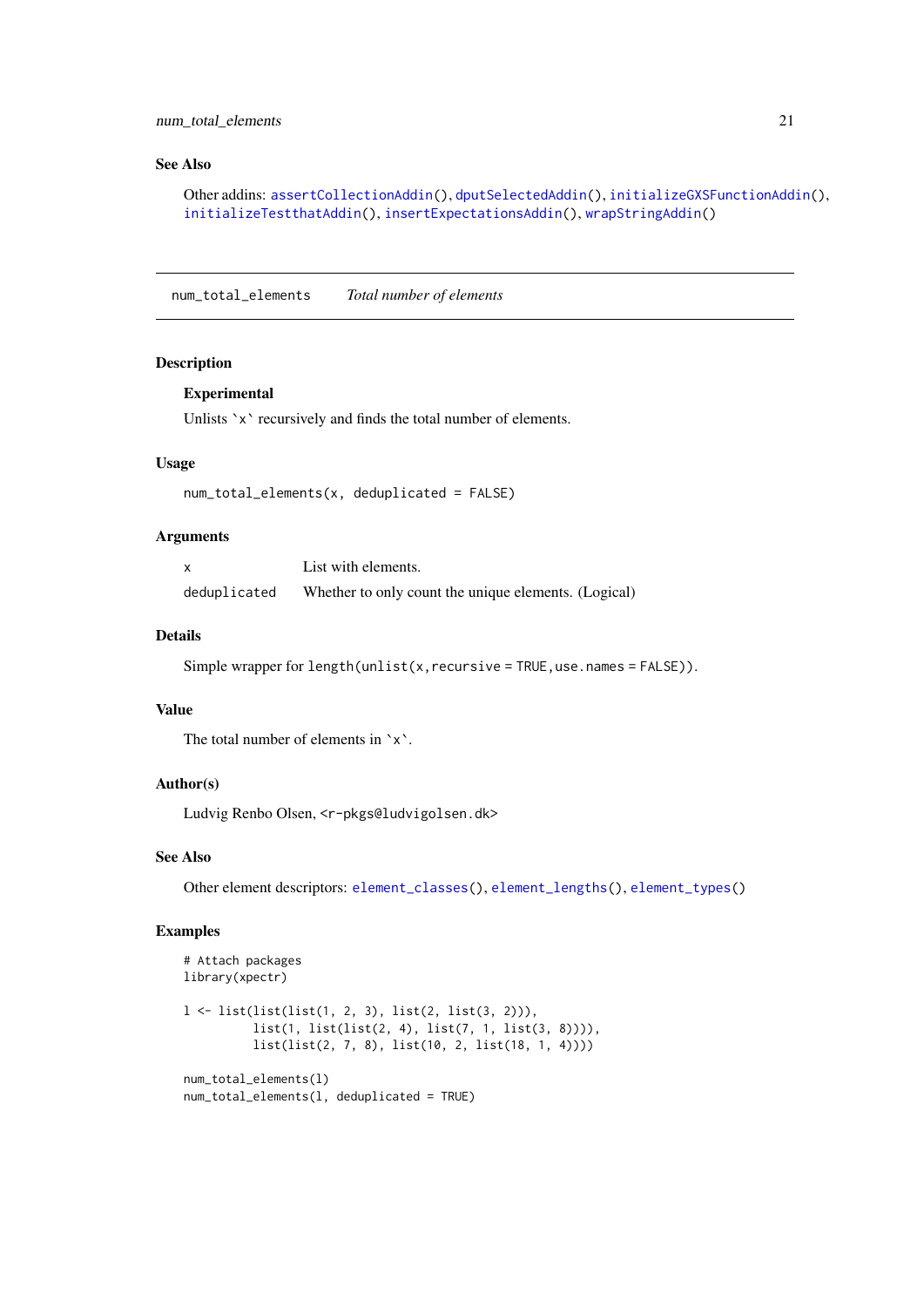<span id="page-21-0"></span>prepare\_insertion *Prepare expectations for insertion*

## Description

## Experimental

Collapses a list/vector of expectation strings and adds the specified indentation.

## Usage

```
prepare_insertion(
  strings,
  indentation = 0,
  trim_left = FALSE,
  trim_right = FALSE
\lambda
```
## Arguments

| strings     | Expectation strings. (List or Character)                                               |
|-------------|----------------------------------------------------------------------------------------|
|             | As returned with $gxs_{\perp}$ functions with out = "return".                          |
| indentation | Indentation to add. (Numeric)                                                          |
| trim_left   | Whether to trim whitespaces from the beginning of the collapsed string. (Logi-<br>cal) |
| trim_right  | Whether to trim whitespaces from the end of the collapsed string. (Logical)            |

## Value

A string for insertion with [rstudioapi::insertText\(\)](#page-0-0).

## Author(s)

Ludvig Renbo Olsen, <r-pkgs@ludvigolsen.dk>

#### Examples

```
# Attach packages
library(xpectr)
## Not run:
df <- data.frame('a' = c(1, 2, 3), 'b' = c('t', 'y', 'u'),
                 stringsAsFactors = FALSE)
tests <- gxs_selection("df", out = "return")
for_insertion <- prepare_insertion(tests)
for_insertion
rstudioapi::insertText(for_insertion)
```
## End(Not run)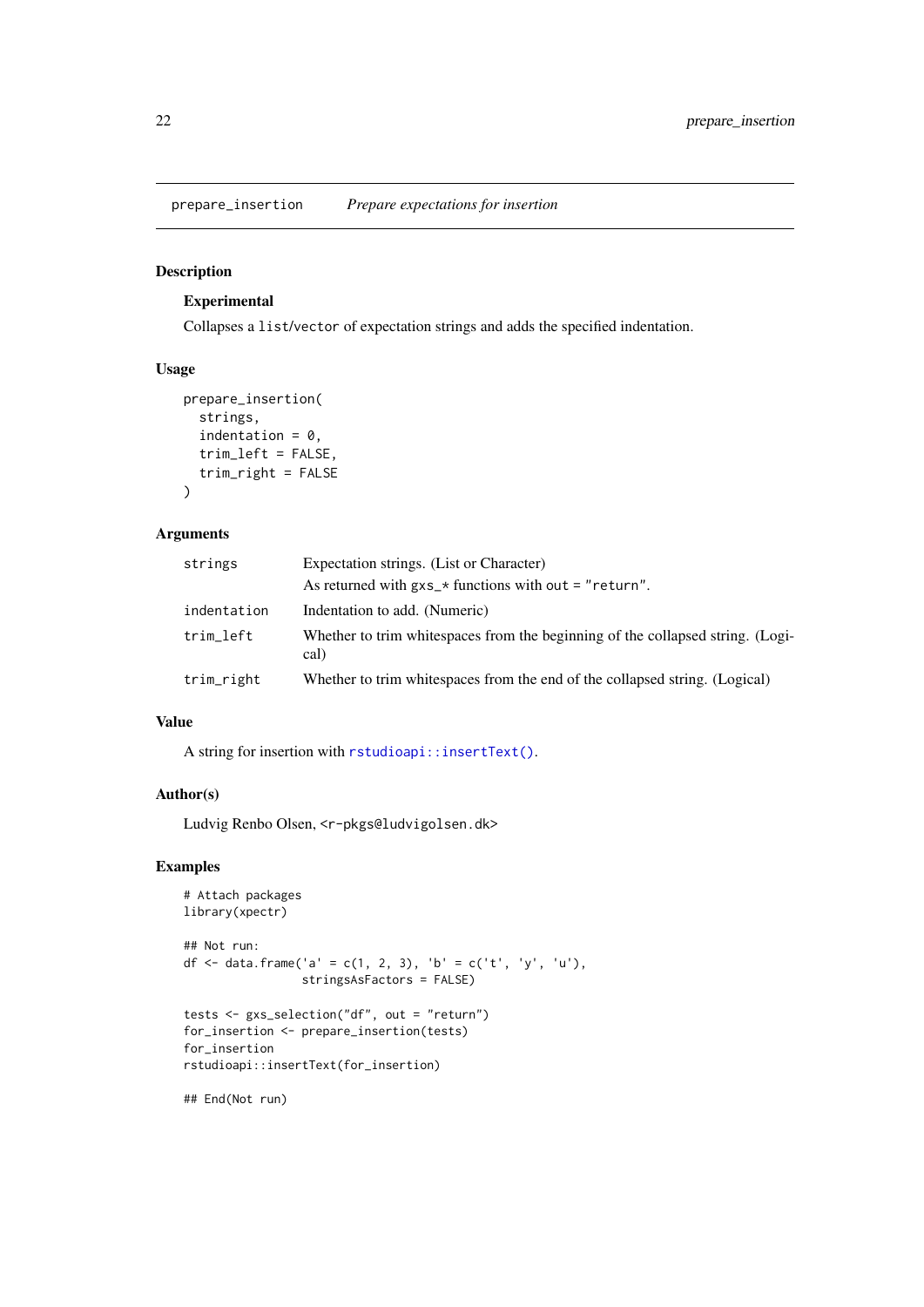<span id="page-22-0"></span>set\_test\_seed *Set random seed for unit tests*

## Description

## Experimental

In order for tests to be compatible with R versions < 3.6.0, we set the sample.kind argument in [set.seed\(\)](#page-0-0) to "Rounding" when using R versions >= 3.6.0.

#### Usage

```
set\_test\_seed(seed = 42, ...)
```
#### Arguments

| seed     | Random seed.                    |
|----------|---------------------------------|
| $\cdots$ | Named arguments to set. seed(). |

## Details

Initially contributed by R. Mark Sharp (github: @rmsharp).

## Value

NULL.

## Author(s)

Ludvig Renbo Olsen, <r-pkgs@ludvigolsen.dk> R. Mark Sharp

simplified\_formals *Extract and simplify a function's formal arguments*

## Description

## Experimental

Extracts [formals](#page-0-0) and formats them as an easily testable character vector.

## Usage

simplified\_formals(fn)

#### Arguments

fn Function.

## Value

A character vector with the simplified formals.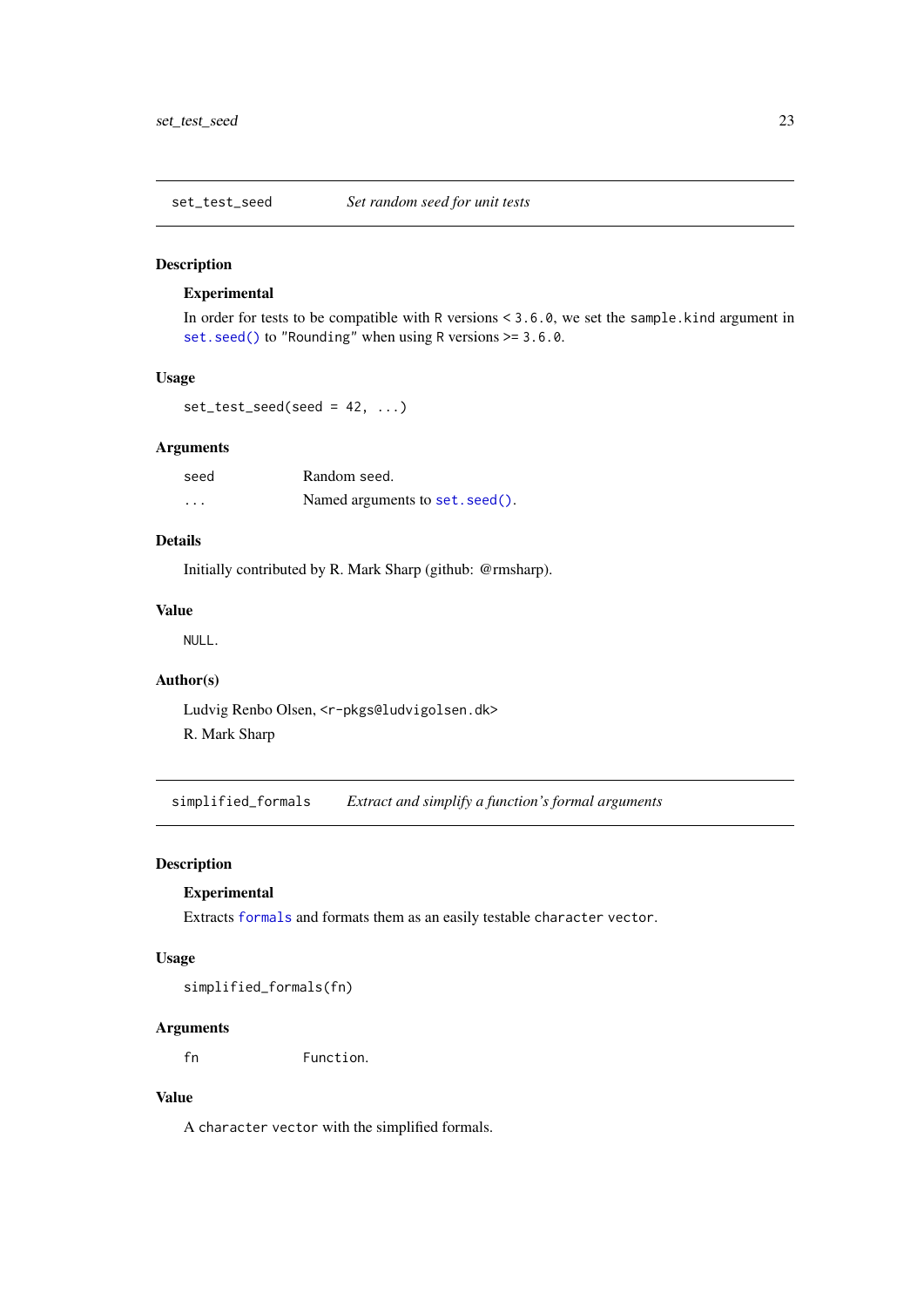## <span id="page-23-0"></span>Author(s)

Ludvig Renbo Olsen, <r-pkgs@ludvigolsen.dk>

## Examples

```
# Attach packages
library(xpectr)
fn1 <- function(a = "x", b = NULL, c = NA, d){
  paste0(a, b, c, d)
}
simplified_formals(fn1)
```
smpl *Random sampling*

## Description

#### Experimental

Samples a vector, factor or data.frame. Useful to reduce size of testthat expect\_\* tests. Not intended for other purposes.

Wraps [sample.int\(\)](#page-0-0). data.frames are sampled row-wise.

The seed is set within the function with sample.kind as "Rounding" for compatibility with R versions < 3.6.0. On exit, the random state is restored.

## Usage

 $smpl(data, n, keep-order = TRUE, seed = 42)$ 

## Arguments

| data       | vector or data. frame. (Logical)                                                                                                   |
|------------|------------------------------------------------------------------------------------------------------------------------------------|
| n          | Number of elements/rows to sample.                                                                                                 |
|            | <b>N.B.</b> No replacement is used, why $n >$ the number of elements/rows in $\hat{}$ data $\hat{}$<br>won't perform oversampling. |
| keep_order | Whether to keep the order of the elements. (Logical)                                                                               |
| seed       | seed to use.                                                                                                                       |
|            | The seed is set with sample. kind = "Rounding" for compatibility with R ver-<br>sions $< 3.6.0$ .                                  |

## Value

When 'data' has  $\leq$ 'n' elements, 'data' is returned. Otherwise, 'data' is sampled and returned.

## Author(s)

Ludvig Renbo Olsen, <r-pkgs@ludvigolsen.dk>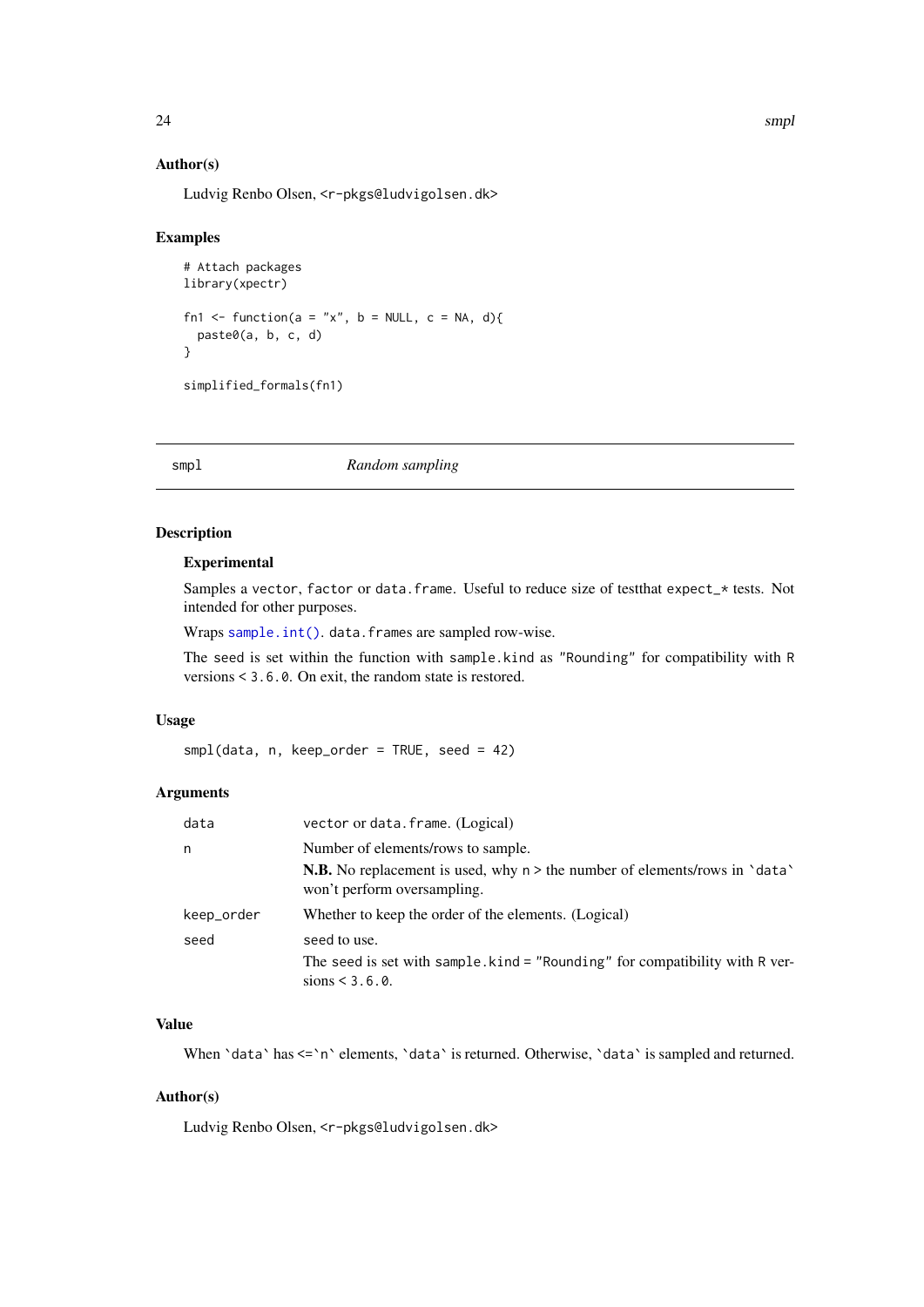#### <span id="page-24-0"></span>stop\_if 25

## Examples

```
# Attach packages
library(xpectr)
smpl(c(1,2,3,4,5), n = 3)smpl(data.frame("a" = c(1,2,3,4,5), "b" = c(2,3,4,5,6), stringsAsFactors = FALSE), n = 3)
```
#### stop\_if *Simple side effect functions*

#### Description

#### Experimental

If the `condition` is TRUE, generate error/warning/message with the supplied message.

#### Usage

```
stop_if(condition, message = NULL, sys.parent.n = 0L)warn_if(condition, message = NULL, sys.parent.n = 0L)
message_if(condition, message = NULL, sys.parent.n = 0L)
```
## Arguments

| condition    | The condition to check. (Logical)                                       |
|--------------|-------------------------------------------------------------------------|
| message      | Message. (Character)                                                    |
|              | Note: If NULL, the 'condition' will be used as message.                 |
| sys.parent.n | The number of generations to go back when calling the message function. |

#### Details

When 'condition' is FALSE, they return NULL invisibly.

When `condition` is TRUE:

stop\_if(): Throws error with the supplied message.

warn\_if(): Throws warning with the supplied message.

message\_if(): Generates message with the supplied message.

## Value

Returns NULL invisibly.

## Author(s)

Ludvig Renbo Olsen, <r-pkgs@ludvigolsen.dk>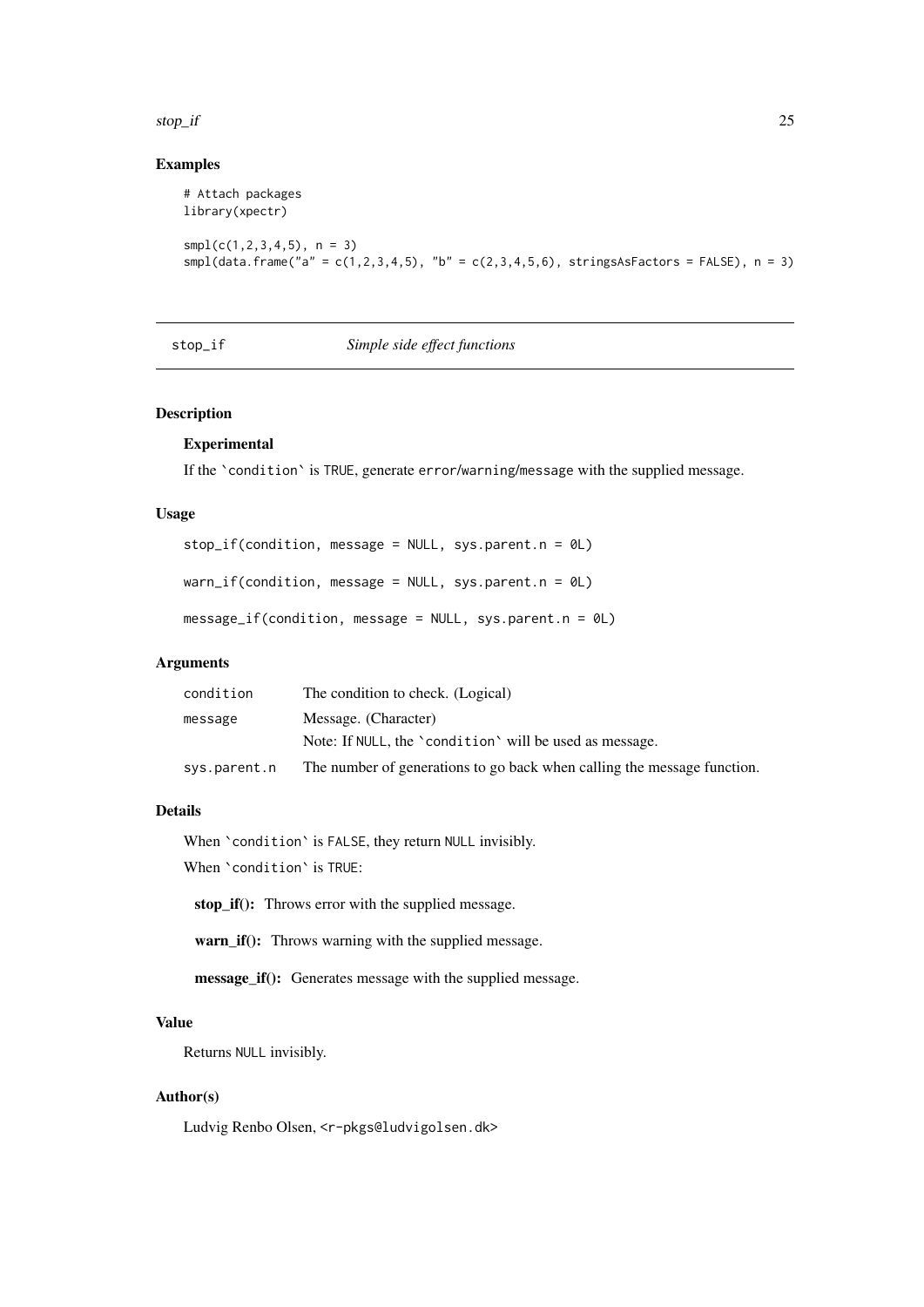## <span id="page-25-0"></span>Examples

```
# Attach packages
library(xpectr)
## Not run:
a \leftarrow 0stop_if(a == 0, "a' cannot be 0.")warn_if(a == 0, "'a' was 0.")
message_if(a == 0, "'a' was so kind to be 0.")
## End(Not run)
```
#### <span id="page-25-1"></span>strip *Strip strings of non-alphanumeric characters*

## Description

#### Experimental

- 1. Removes any character that is not alphanumeric or a space.
- 2. (Disabled by default): Remove numbers.
- 3. Reduces multiple consecutive whitespaces to a single whitespace and trims ends.

Can for instance be used to simplify error messages before checking them.

## Usage

```
strip(
  strings,
  replacement = "",
  remove_spaces = FALSE,
  remove_numbers = FALSE,
  remove_ansi = TRUE,
  lowercase = FALSE,
  allow_na = TRUE
\lambda
```
#### Arguments

| strings       | vector of strings. (Character)                          |
|---------------|---------------------------------------------------------|
| replacement   | What to replace blocks of punctuation with. (Character) |
| remove_spaces | Whether to remove all whitespaces. (Logical)            |
|               | remove_numbers Whether to remove all numbers. (Logical) |
| remove_ansi   | Whether to remove ANSI control sequences. (Logical)     |
| lowercase     | Whether to make the strings lowercase. (Logical)        |
| allow_na      | Whether to allow strings to contain NAs. (Logical)      |
|               |                                                         |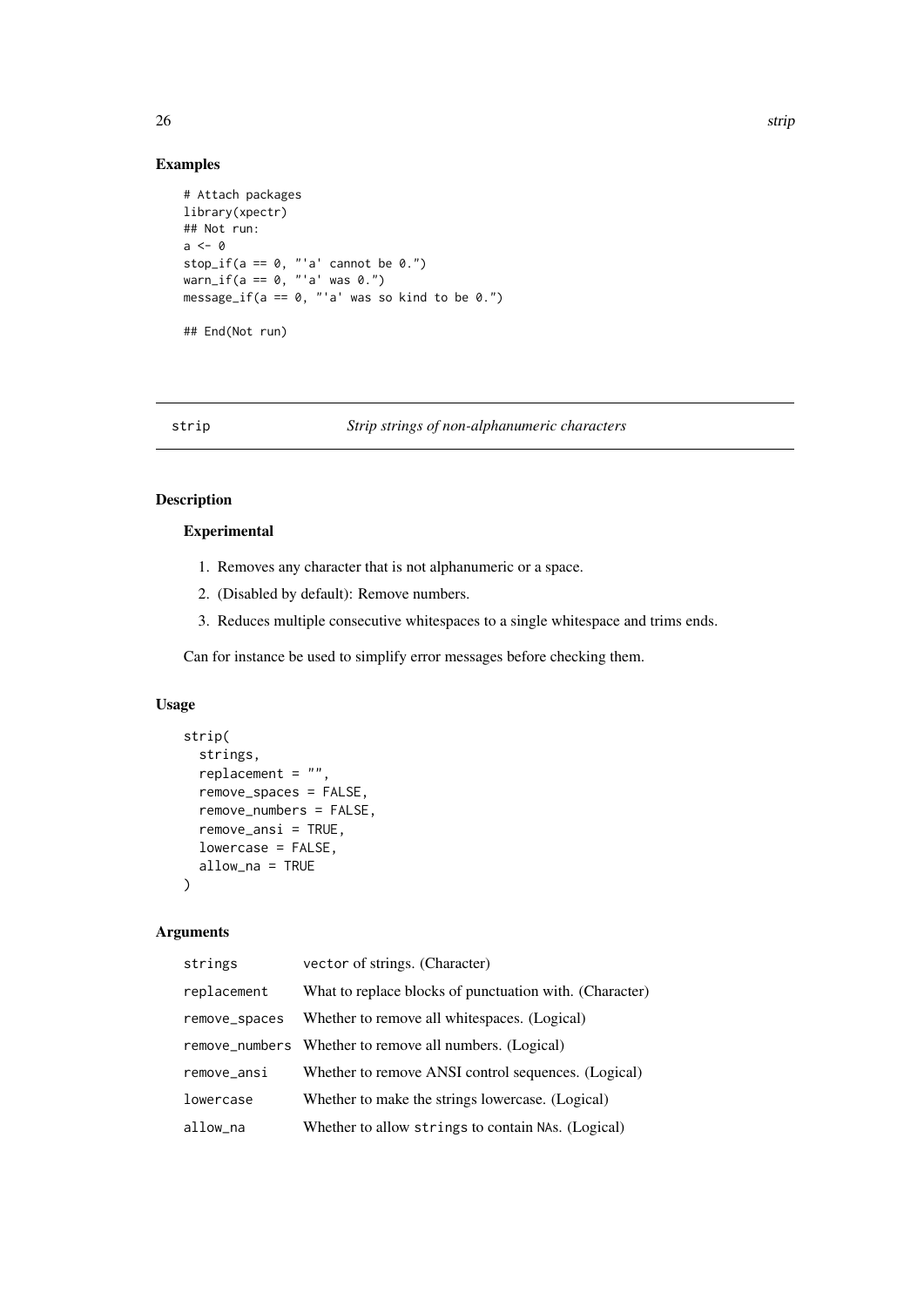#### <span id="page-26-0"></span>strip\_msg 27

## Details

- 1. ANSI control sequences are removed with [fansi::strip\\_ctl\(\)](#page-0-0).
- 2. gsub("[^[:alnum:][:blank:]]",replacement,strings))
- 3. gsub('[0-9]+','',strings) (Note: only if specified!)
- 4. trimws( gsub("[[:blank:]]+"," ",strings) ) (Or "" if remove\_spaces is TRUE)

## Value

The stripped strings.

## Author(s)

Ludvig Renbo Olsen, <r-pkgs@ludvigolsen.dk>

#### See Also

Other strippers: [strip\\_msg\(](#page-26-1))

## Examples

```
# Attach packages
library(xpectr)
strings <- c(
  "Hello! I am George. \n\rDon't call me Frank! 123",
      \tAs that, is, not, my, name!"
)
strip(strings)
strip(strings, remove_spaces = TRUE)
strip(strings, remove_numbers = TRUE)
```
<span id="page-26-1"></span>

strip\_msg *Strip side-effect messages of non-alphanumeric characters and rethrow them*

#### Description

#### Experimental

Catches side effects (error, warnings, messages), strips the message strings of non-alphanumeric characters with [strip\(\)](#page-0-0) and regenerates them.

When numbers in error messages vary slightly between systems (and this variation isn't important to catch), we can strip the numbers as well.

Use case: Sometimes testthat tests have differences in punctuation and newlines on different systems. By stripping both the error message and the expected message (with [strip\(\)](#page-0-0)), we can avoid such failed tests.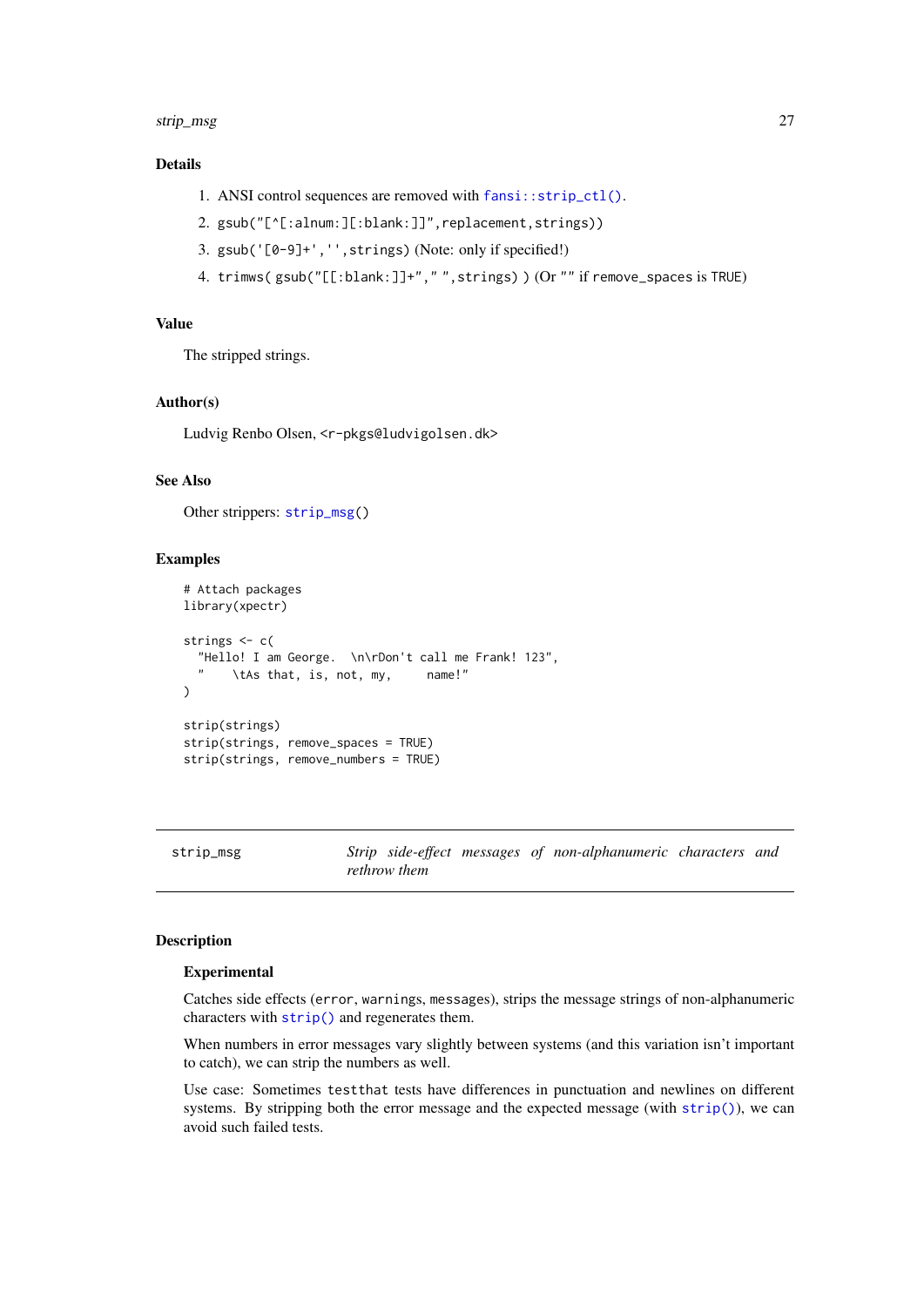## Usage

```
strip_msg(
  x,
  remove_spaces = FALSE,
  remove_numbers = FALSE,
  remove_ansi = TRUE,
  lowercase = FALSE
)
```
## Arguments

| $\mathsf{x}$  | Code that potentially throws warnings, messages, or an error. |
|---------------|---------------------------------------------------------------|
| remove_spaces | Whether to remove all whitespaces. (Logical)                  |
|               | remove_numbers Whether to remove all numbers. (Logical)       |
| remove_ansi   | Whether to remove ANSI control sequences. (Logical)           |
| lowercase     | Whether to make the strings lowercase. (Logical)              |

#### Value

Returns NULL invisibly.

## Author(s)

Ludvig Renbo Olsen, <r-pkgs@ludvigolsen.dk>

#### See Also

Other strippers: [strip\(](#page-25-1))

## Examples

```
# Attach packages
library(xpectr)
library(testthat)
## Not run:
strip_msg(stop("this 'dot' .\n is removed! 123"))
strip_msg(warning("this 'dot' .\n is removed! 123"))
strip_msg(message("this 'dot' .\n is removed! 123"))
strip_msg(message("this 'dot' .\n is removed! 123"), remove_numbers = TRUE)
error_fn <- function(){stop("this 'dot' .\n is removed! 123")}
strip_msg(error_fn())
# With testthat tests
expect_error(strip_msg(error_fn()),
            strip("this 'dot' .\n is removed! 123"))
expect_error(strip_msg(error_fn(), remove_numbers = TRUE),
             strip("this 'dot' .\n is removed! 123", remove_numbers = TRUE))
```
## End(Not run)

<span id="page-27-0"></span>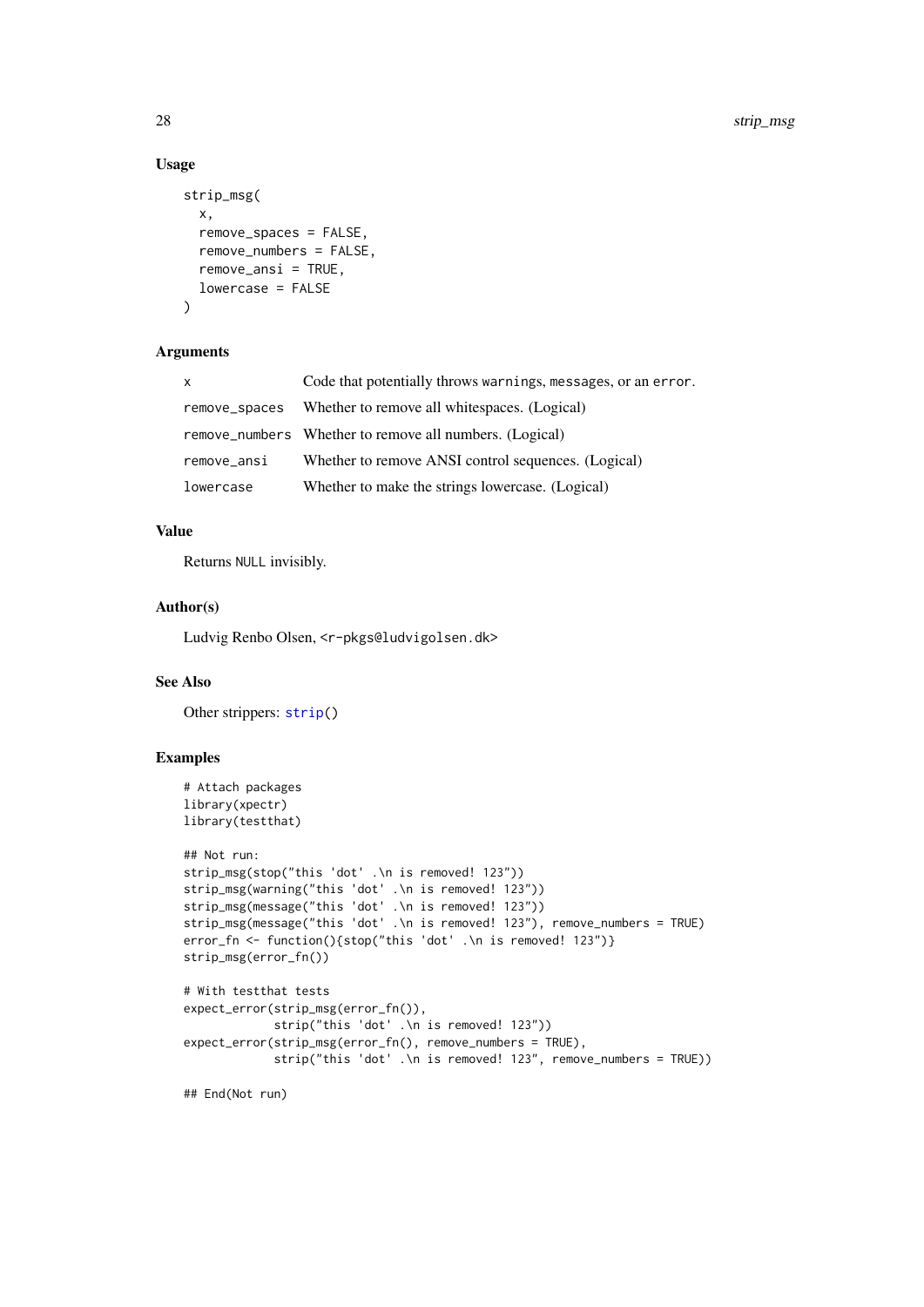<span id="page-28-0"></span>

## Experimental

Run expression wrapped in both [suppressMessages\(\)](#page-0-0) and [suppressWarnings\(\)](#page-0-0).

#### Usage

```
suppress_mw(expr)
```
## Arguments

expr Any expression to run within [suppressMessages\(\)](#page-0-0) and [suppressWarnings\(\)](#page-0-0).

## Details

suppressWarnings(suppressMessages(expr))

## Value

The output of expr.

## Author(s)

Ludvig Renbo Olsen, <r-pkgs@ludvigolsen.dk>

```
# Attach packages
library(xpectr)
fn \leq function(a, b){
  warning("a warning")
  message("a message")
  a + b}
suppress_mw(fn(1, 5))
```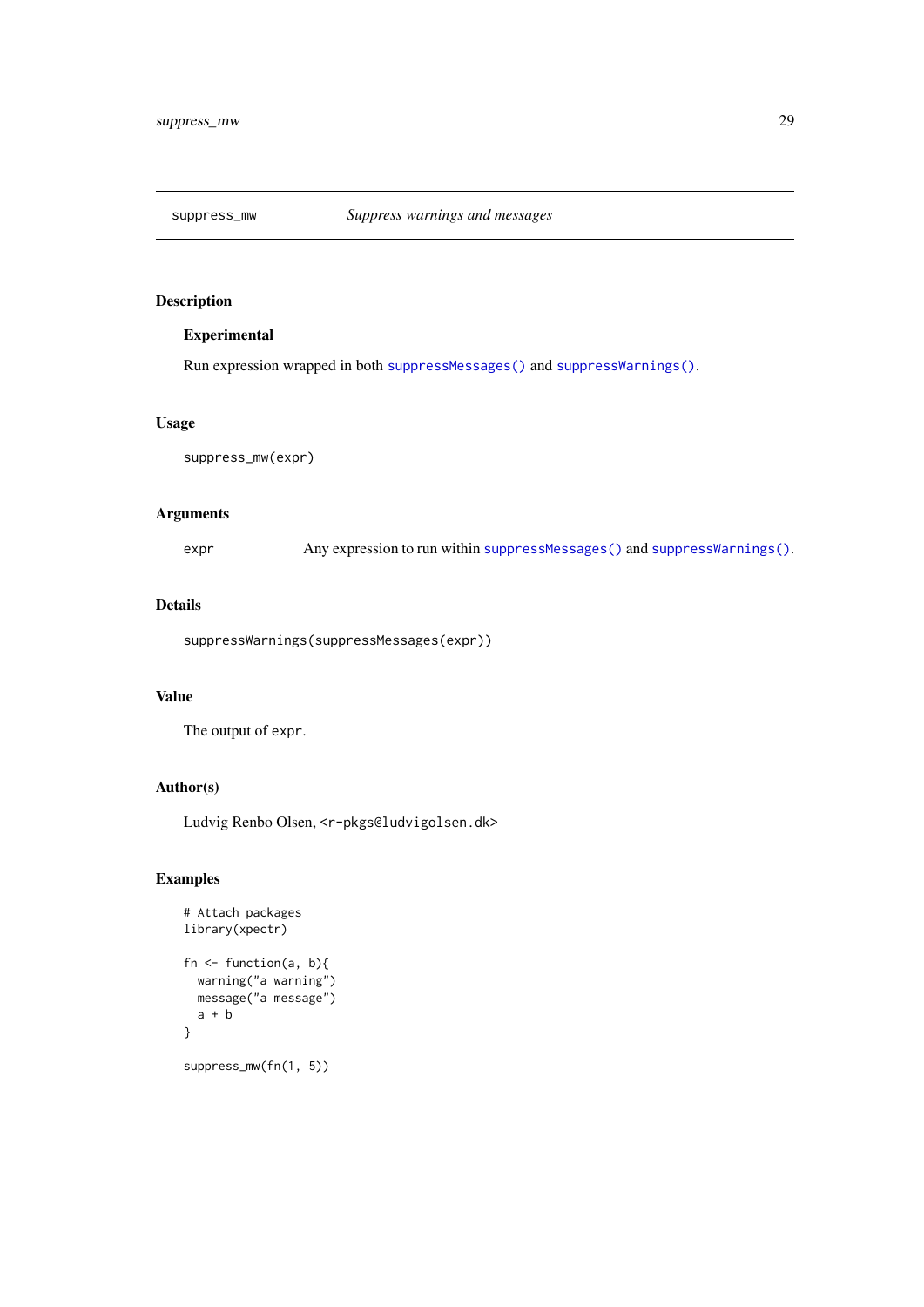<span id="page-29-1"></span><span id="page-29-0"></span>

## Experimental

Splits the selection every n characters and inserts it in a [paste0\(\)](#page-0-0) call.

See `Details` for how to set a key command.

## Usage

```
wrapStringAddin(
  selection = NULL,
  indentation = 0,
  every_n = NULL,
  tolerance = 10,
  insert = TRUE
)
```
## Arguments

| selection   | String of code. (Character)                                                                                                                 |
|-------------|---------------------------------------------------------------------------------------------------------------------------------------------|
|             | N.B. Mainly intended for testing the addin programmatically.                                                                                |
| indentation | Indentation of the selection. (Numeric)                                                                                                     |
|             | N.B. Mainly intended for testing the addin programmatically.                                                                                |
| every_n     | Number of characters per split.                                                                                                             |
|             | If NULL, the following is used to calculate the string width:                                                                               |
|             | $max(min(80 -indentation, 70), 50)$                                                                                                         |
|             | <b>N.B.</b> Strings shorter than every $n +$ to lerance will not be wrapped.                                                                |
| tolerance   | Tolerance. Number of characters.                                                                                                            |
|             | We may prefer not to split a string that's only a few characters too long. Strings<br>shorter than every_n + tolerance will not be wrapped. |
| insert      | Whether to insert the wrapped text via rstudioapi::insertText() or return<br>it. (Logical)                                                  |
|             | <b>N.B.</b> Mainly intended for testing the addin programmatically.                                                                         |

## Details

## How to set up a key command in RStudio:

After installing the package. Go to: Tools >> Addins >> Browse Addins >> Keyboard Shortcuts. Find "Wrap String with paste0" and press its field under Shortcut. Press desired key command, e.g. Alt+P. Press Apply.

Press Execute.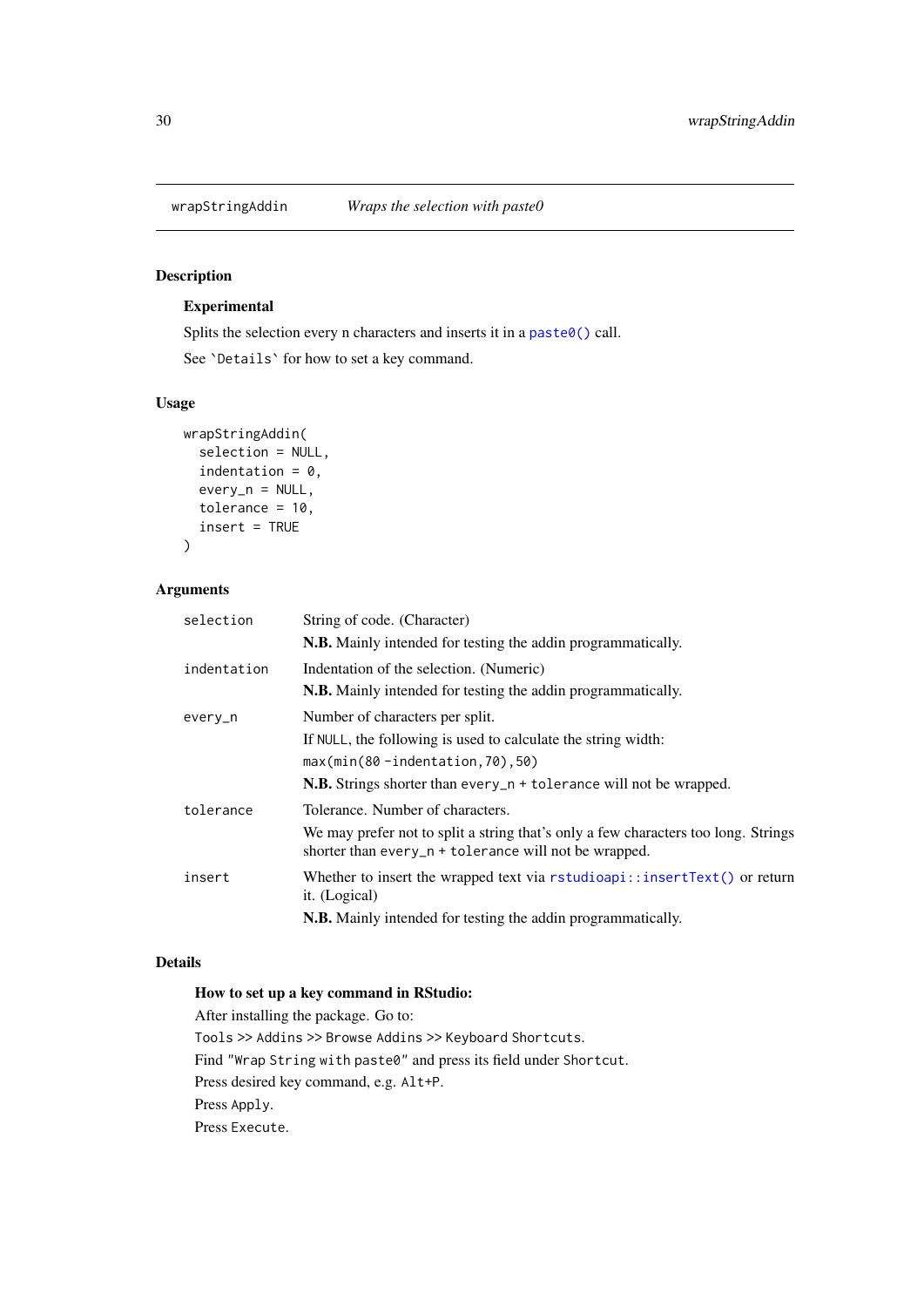#### <span id="page-30-0"></span>xpectr 31

## Value

Inserts the following (with newlines and correct indentation): paste0("first n chars","next n chars") Returns NULL invisibly.

#### Author(s)

Ludvig Renbo Olsen, <r-pkgs@ludvigolsen.dk>

## See Also

Other addins: [assertCollectionAddin\(](#page-1-1)), [dputSelectedAddin\(](#page-5-1)), [initializeGXSFunctionAddin\(](#page-15-1)), [initializeTestthatAddin\(](#page-16-1)), [insertExpectationsAddin\(](#page-17-1)), [navigateTestFileAddin\(](#page-19-1))

xpectr *xpectr: A package for generating tests for* testthat *unit testing*

## Description

A set of utilities and RStudio addins for generating tests.

## Author(s)

Ludvig Renbo Olsen, <r-pkgs@ludvigolsen.dk>